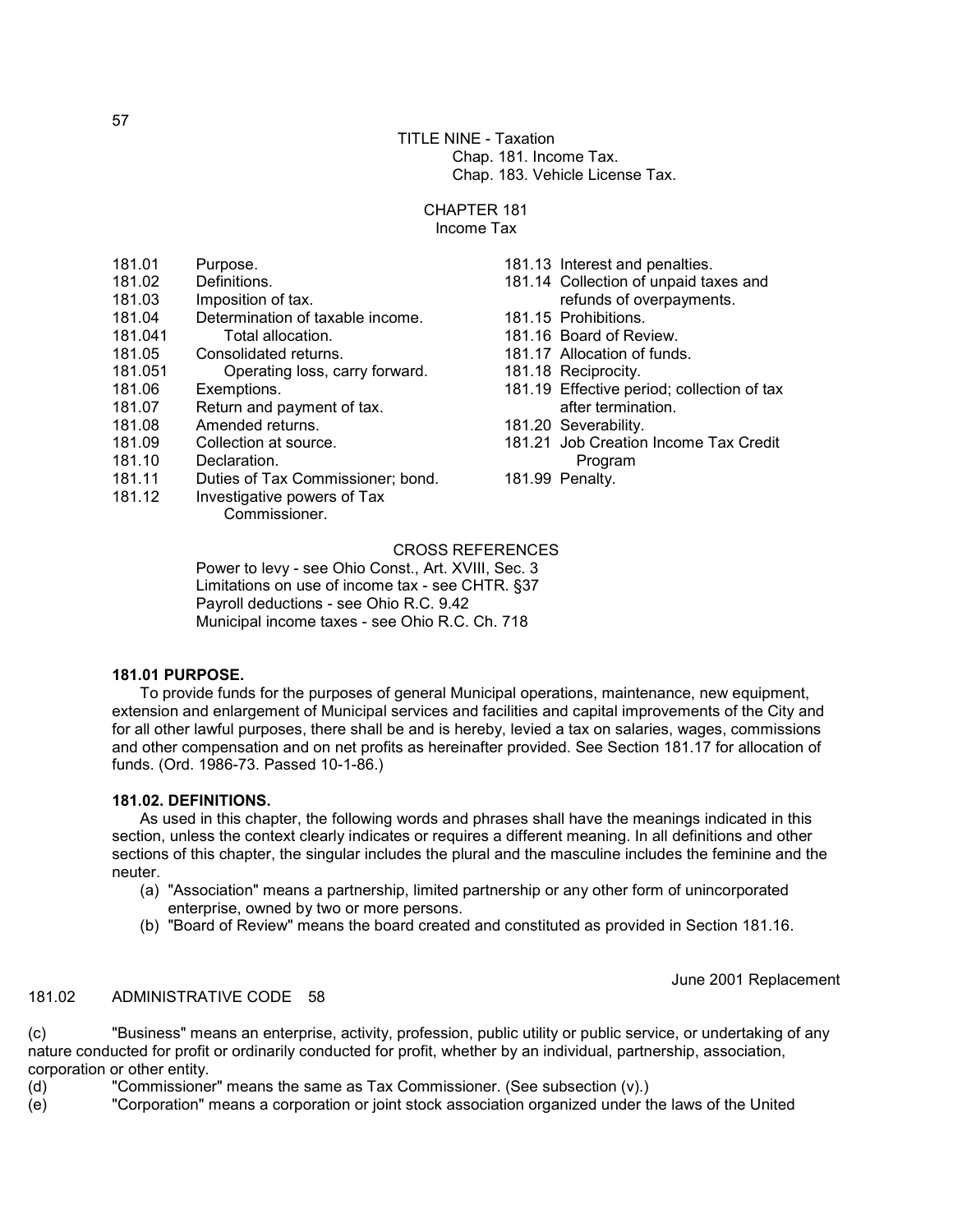States, the State of Ohio or other state, territory or foreign country or dependency.

(f) "Declaration of estimated tax" means the document which must be filed pursuant to Section 181.10.

 $\overline{q}$  "Employee" means one who works for wages, salary, commission or other type of compensation in the service of an employer.

(h) "Employer" means an individual, partnership, association, corporation, govern-mental body, unit or agency, or any other entity, whether or not organized for profit, that employs one or more persons on a salary, wage, commission or other compensation basis.

(i) "Estimated income" means the taxable income earned in a taxable year, the tax on which is not collected pursuant to Section 181.07.

(j) "Estimated tax" means any tax which is imposed by this chapter and which is not collected pursuant to Section 181.07.

(k) "Fiscal year" means an accounting period of twelve months or less ending on any day other than December 31.

(l) "Gross receipts" means the total income from any source whatsoever.

(m) "Net profit" means the net gain from the operation of a business, profession or enterprise after provision for all ordinary and necessary expenses except the tax imposed by this chapter and Federal and other taxes based on income, either paid or accrued in accordance with the accounting system used by the taxpayer for Federal income tax purposes, adjusted to the requirements of this chapter, excluding dividends and excluding income received from affiliated or subsidiary companies which own no property and do no business within the United States and in the case of an association without deduction of salaries paid to partners and other owners.

(n) "Nonresident" means an individual domiciled outside the City of Kent or who does not reside within the City of Kent for thirty days or more within any ninety-day period.

(o) "Nonresident unincorporated business entity" means an unincorporated business entity not having an office or place of business within the City of Kent.

(p) "Other Compensation" means all other income, the taxation of which is not prohibited by this chapter. Other compensation includes, but is not limited to, tips, tax shelter plans, gifts of any type for services rendered, vacation and holiday pay, wage continuation benefits, director's fees, stock options granted in connection with the performance of service and not designated as capital gains, property received in lieu of cash for services performed or rendered, sick pay, bonuses or incentive payments in whatever form, company closing benefits earnings designated as deferred compensation, any deferred income that is included as medicare wages and tips on federal form W-2, employer paid premiums for group term life insurance over fifty thousand dollars, depreciation recapture, ordinary income reported on federal form 4797, a stockholder's received or accrued distributive share of the net profits of an S-Corporation, and any winnings in excess of one hundred dollars (\$100.00) from lotteries, gaming, wagering, or gambling. (Ord. 2000-60. Passed 7-12-00)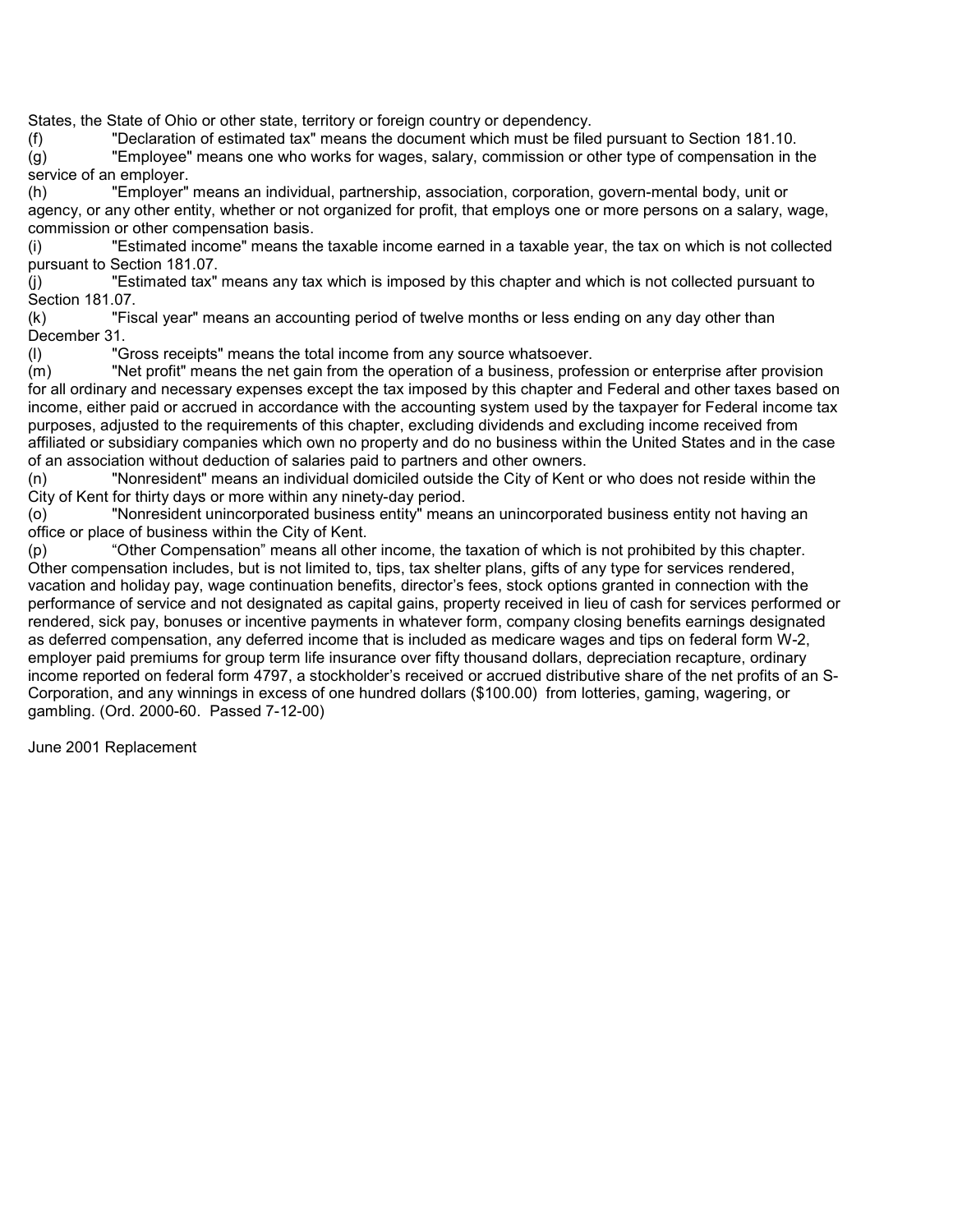- (q) "Person" means every natural person, partnership, fiduciary, association or corporation. Whenever used in any clause prescribing and imposing a penalty, the term "person" as applied to any unincorporated entity means the partners or members thereof and as applied to corporations, the officers thereof.
- (r) "Place of business" means any bona fide office (other than a mere statutory office), factory, warehouse or other space which is regularly occupied and used by the tax-payer in carrying on any business activity whether in person or through one or more employees regularly in attendance.
- (s) "Resident" means an individual domiciled in the City of Kent or who resides within the City of Kent for thirty days or more within any ninety-day period.
- (t) "Resident unincorporated business entity" means an unincorporated business entity having an office or place of business within the City of Kent.
- (u) "Taxable income" means wages, salaries and other compensation paid by an employer or employers before any deduction and/or the net profits from the operation of a business, profession or other enterprise or activity adjusted in accordance with the provisions of this chapter.
- (v) "Taxable year" means the calendar year, or the fiscal year upon the basis of which the net profits are to be computed under this chapter, and in the case of a return for a fractional part of a year, the period for which such return is required to be made.
- (w) "Tax Commissioner" means the Commissioner of the Division of Taxation in the Budget and Finance Department of the City or the person executing the duties of the Commissioner.
- (x) "Taxpayer" means a person, whether an individual, partnership, association, corporation, or other entity required by this chapter to file a return and/or pay a tax. (Ord. 2000-60. Passed 7-12-00.)

### **181.03. IMPOSITION OF TAX.**

- (a) Subject to the provisions of Section 181.20 an annual tax for the purposes specified in Section 181.01, shall be and is hereby imposed on and after July 1, 1984 at the rate of two percent (2%) per annum upon the following:
	- (1) On all salaries, wages, commissions and other compensation earned during the effective period of this chapter by residents of the City of Kent.
	- (2) On all salaries, wages, commissions and other compensation earned during the effective period of this chapter by nonresidents for work done or services performed or rendered in the City of Kent or for the City of Kent.
	- (3) A. On the portion attributable to the City of the net profits earned during the effective period of this chapter of all resident unincorporated business, professions or other entities, derived from sales made, work done, services performed or rendered and business or other activities conducted in the City.
	- B. On the portion of the distributive share of the net profits earned during the effective period of this chapter of a resident partner or owner of a resident unincorporated business entity not attributable to the City and not levied against such unincorporated business entity.
	- (4) A. On the portion attributable to the City of the net profits earned during the effective period of this chapter of all nonresident unincorporated business, professions or other entities derived from sales made, work done or services performed or rendered and business or other activities conducted in the City, whether or not such unincorporated business entity has an office or place of business in the City.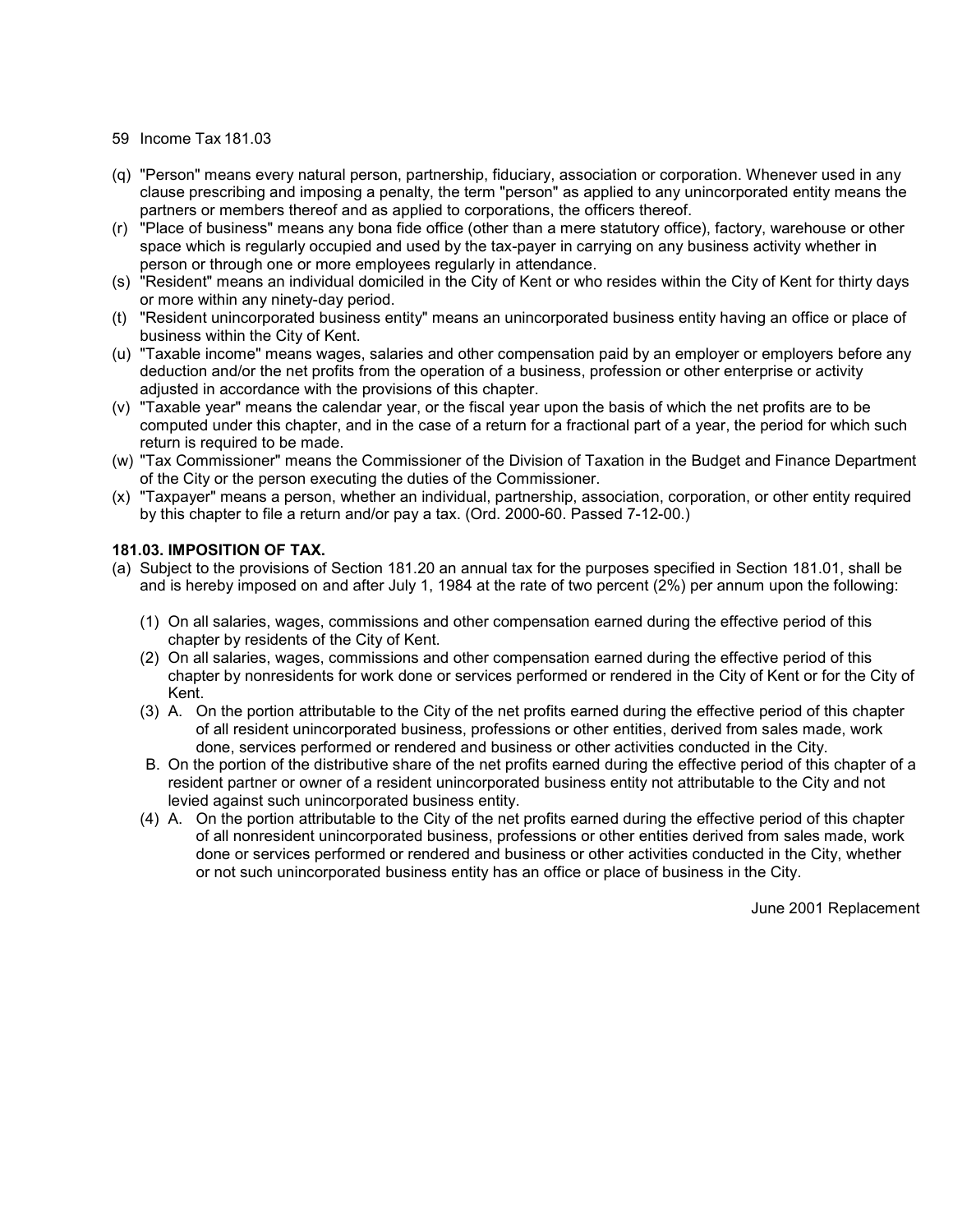### 181.04 ADMINISTRATIVE CODE 60

- B. On the portion of the distributive share of the net profits earned during the effective period of this chapter, of a resident partner or owner of a nonresident unincorporated business entity not attributable to the City and not levied against such unincorporated business entity.
- (5) A. On the portion attributable to the City of the net profits earned during the effective period of this chapter of all corporations derived from sales made, work done, services performed or rendered and business or other activities conducted in the City, whether or not such corporations have an office or place of business in the City.
	- B. The portion of the net profits attributable to the City of a taxpayer conducting a business, profession or other activity both within and without the boundaries of the City of Kent shall be determined as provided in Ohio R.C. 718.02 and in accordance with the regulations adopted by the Board of Review pursuant to this chapter.
	- C. Unless taxes are withheld by employers pursuant to Section 181.09, or unless a taxpayer can prove otherwise, he or she shall be presumed in 1984 to have received his or her taxable income over the entire year without allocation to any particular month or months, in which case the entire amount of income subject to tax in 1984 shall be taxed at the rate of one and six hundred twenty five thousandths of one percent (1.625%). In cases where a taxpayer desires to prove that a portion of his or her income was received either before or after July 1, 1984, he or she must also be able to prove the manner in which any expenses which are alleged to have been incurred in the production of said income can be apportioned between the two six month periods in question. (Ord.1984-7. Approved by voters 5-8-84.)

### **181.04. DETERMINATION OF TAXABLE INCOME.**

(a) In the taxation of income which is subject to municipal income taxes, if the books and records of a taxpayer conducting a business or profession both within and without the boundaries of a municipal corporation shall disclose with reasonable accuracy what portion of its net profit is attributable to that part of the business or profession conducted within the boundaries of the municipal corporation, then only such portion shall be considered as having a taxable situs in such municipal corporation for purposes of municipal income taxation. In the absence of such records, net profit from a business or profession conducted both within and without the boundaries of a municipal corporation shall be considered as having a taxable situs in such municipal corporation for purpose of municipal income taxation in the same proportion as the average ratio of: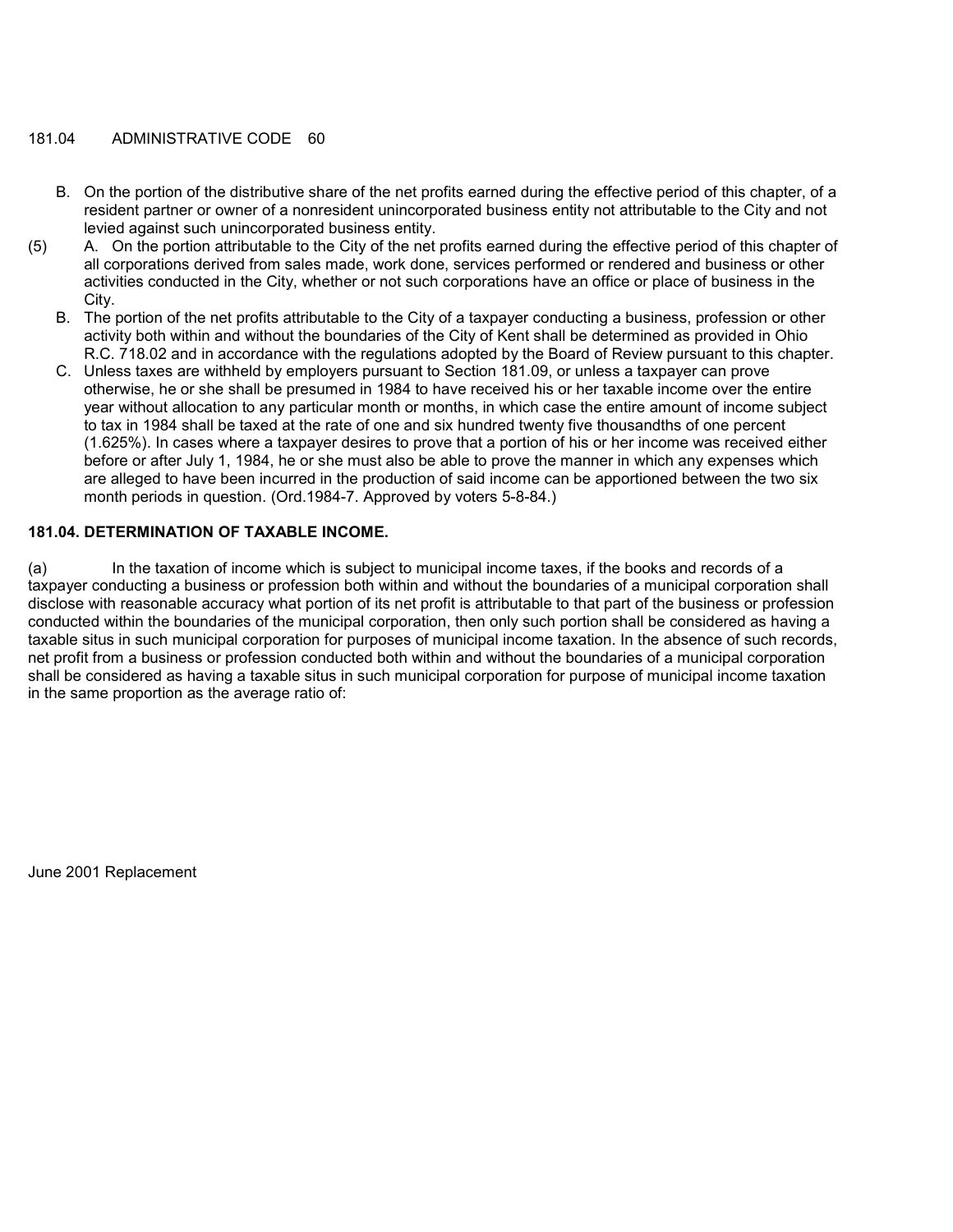- (1) The average net book value of the real and tangible person property owned or used by the taxpayer in the business or profession in such municipal corporation during the taxable period to the average net book value of all of the real and tangible personal property owned or used by the taxpayer in the business or profession during the same period, wherever situated. As used in the preceding paragraph, "real property" includes property rented or leased by the taxpayer and the value of such property shall be determined by multiplying the annual rental thereon by eight;
- (2) Wages, salaries and other compensation paid during the taxable period to persons employed in the business or profession for services performed in such municipal corporation to wages, salaries and other compensation paid during the same period to persons employed in the business or profession, wherever their services are performed;
- (3) Gross receipts of the business or profession from sales made and services performed during the taxable period in such municipal corporation to gross receipts of the business or profession during the same period from sales and services wherever made or performed. In the event that the foregoing allocation formula does not produce an equitable result, another basis may, under uniform regulations be substituted so as to produce such result.
- (b) As used in subsection (a) hereof, "sales made in a municipal corporation" means:
- (1) All sales of tangible personal property which is delivered within such municipal corporation regardless of where title passes if shipped or delivered from a stock of goods within such municipal corporation;
- (2) All sales of tangible personal property which is delivered within such municipal corporation regardless of where title passes even though transported from a point outside such municipal corporation if the taxpayer is regularly engaged through its own employees in the solicitation or promotion of sales within such municipal corporation and the sales result from such solicitation or promotion;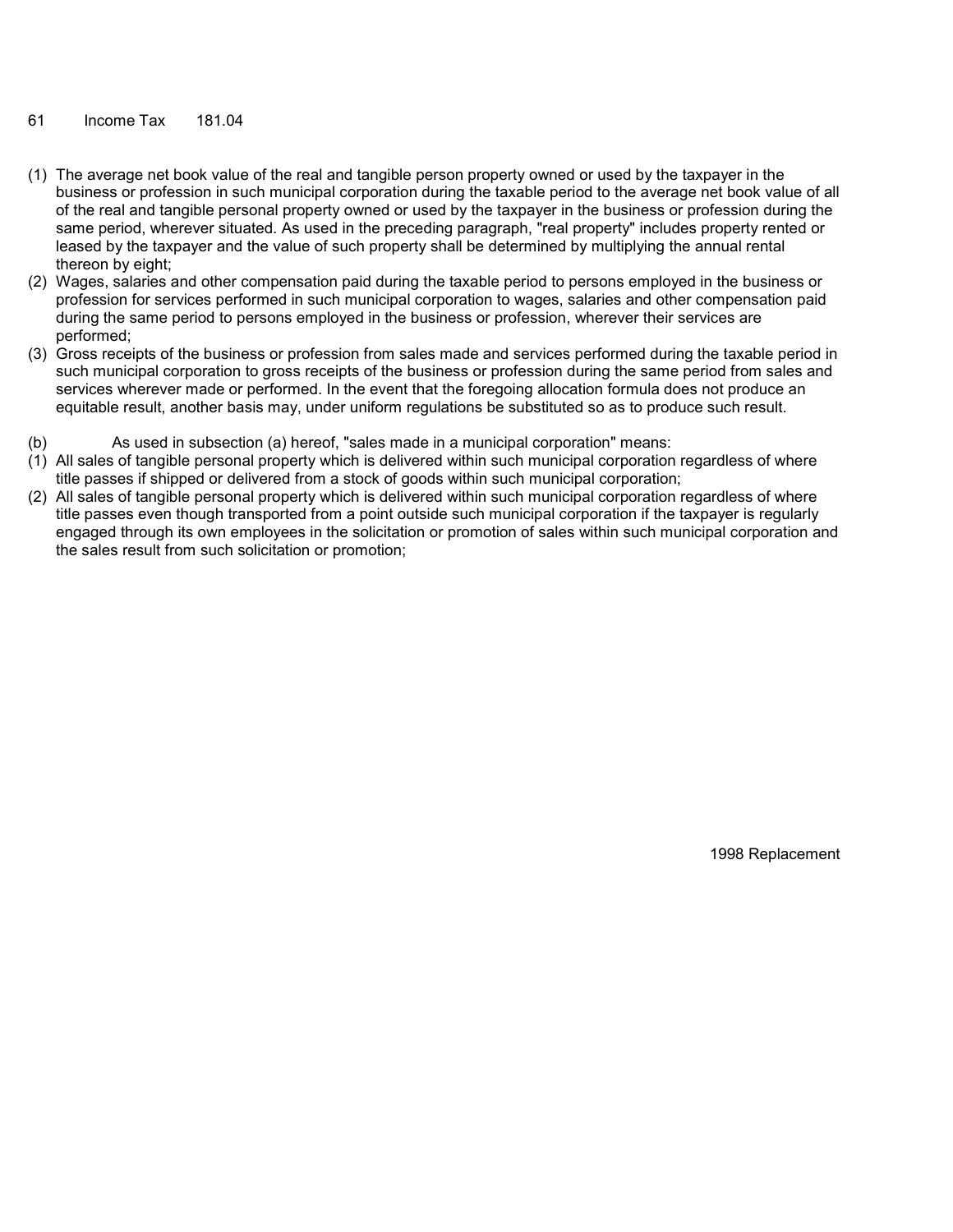## 181.041 ADMINISTRATIVE CODE 62

(3) All sales of tangible personal property which is shipped from a place within such municipal corporation to purchasers outside such municipal corporation regardless of where title passes if the taxpayer is not, through its own employees, regularly engaged in the solicitation or promotion of sales at the place where delivery is made. (Ord. 1969-133. Passed 11-21-69.)

### **181.041. TOTAL ALLOCATION.**

 Add together the percentages determined in accordance with Section 181.04(a) or such of the aforesaid percentages as are applicable to the particular taxpayer and divide the total so obtained by the number of percentages used in deriving the total in order to obtain the business allocation percentage referred to in Section 181.04.

 A factor is applicable even though it may be allocable entirely in or outside the City. (Ord. 1986-73. Passed 10-1-86.)

### **181.05. CONSOLIDATED RETURNS.**

(a) Filing consolidated returns may be permitted or required in accordance with regulations prescribed by the Tax Commissioner.

(b) In the case of a corporation that carried on transactions with its stockholders or with other corporations related by stock ownership, interlocking directorates or some other method, or in case any person operated a division, branch, factory, office, laboratory or activity within the City constituting a portion only of its total business, the Tax Commissioner shall require such additional information as he or she may deem necessary to ascertain whether net profits are properly allocated to the City of Kent. If the Tax Commissioner finds net profits are not properly allocated to the City by reason of transactions with stock-holders or with other corporations related by stock ownership, interlocking directorates or transactions with such division, branch, factory, office, laboratory or activity or by some other method, he or she shall make such allocation as he or she deems appropriate to produce a fair and proper allocation of net profits to the City. (Ord. 1969-133. Passed 11-21-69.)

### **181.051. OPERATING LOSS, CARRY FORWARD.**

(a) The portion of a net operating loss sustained in any taxable year subsequent to January 1, 1965, allocable to the City may be applied against the portion of the profit of succeeding tax years allocable to the City, until exhausted, but in no event for more than five taxable years immediately following the year in which the loss occurred. No portion of a net operating loss shall be carried back against net profits of any prior year.

(b) The portion of net operating loss sustained shall be allocated to the City in the same manner as provided herein for allocating net profits to the City.

(c) The Commissioner shall provide by rules and regulations, the manner in which such net operating loss carry forward shall be determined. (Ord. 1986-73. Passed 10-1-86.) 1998 Replacement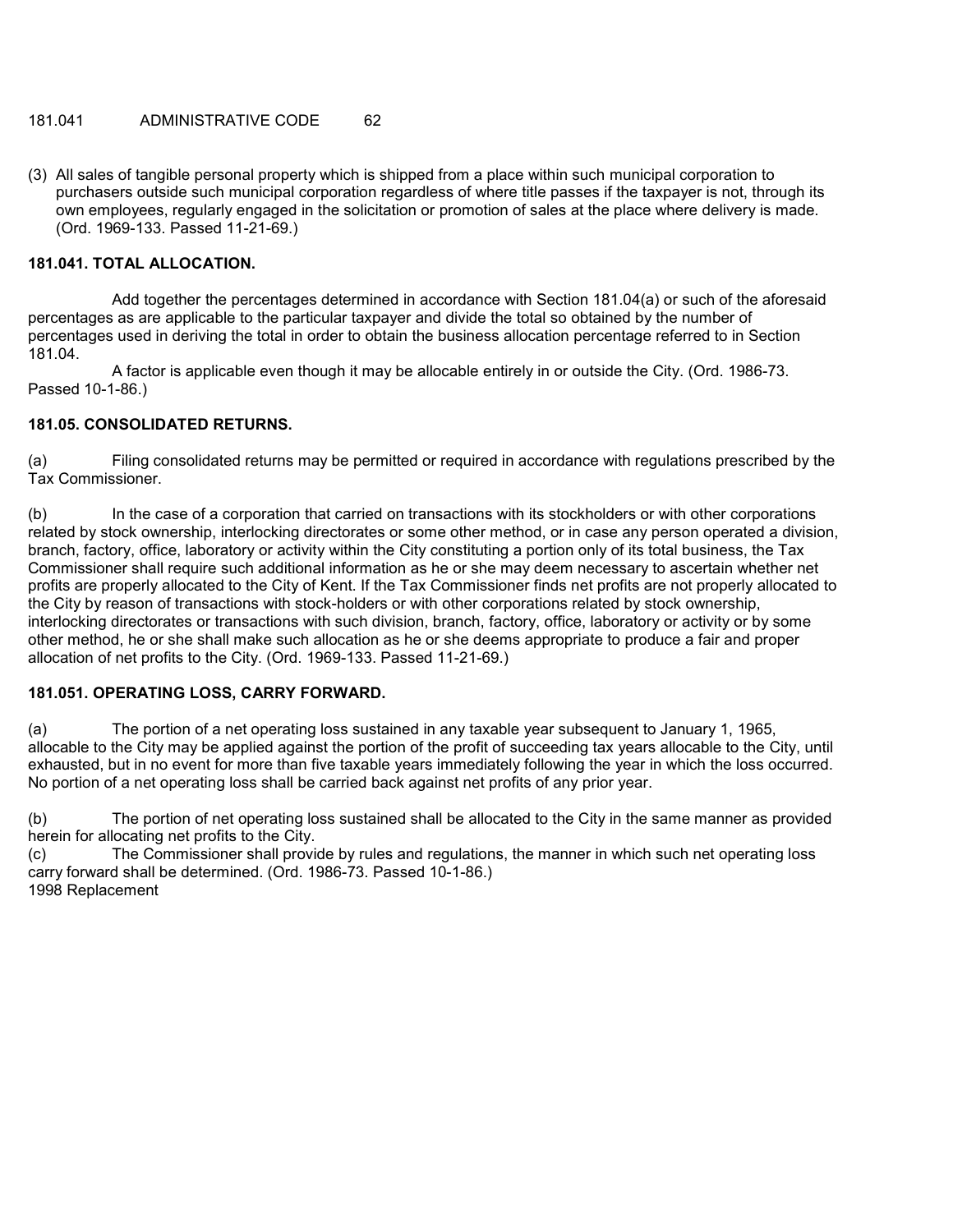### **181.06. EXEMPTIONS.**

The tax provided for herein shall not be levied upon:

- (a) Military pay or allowance of members of the armed forces of the United States, and of members of their reserve components, including the Ohio National Guard, or the income of religious, fraternal, charitable, scientific, literary or educational institutions to the extent that such income is derived from tax-exempt real estate, tax-exempt tangible or intangible property or tax-exempt activities.
- (b) Poor relief, unemployment insurance benefits, supplemental unemployment benefits, strike benefits, old age pensions or similar annuties including permanent disability benefits received from local, State or Federal governments or charitable, religious or educational organizations; proceeds of insurance paid by reason of the death of the insured, jury fees.
- (c) Gifts or gratuities not in the nature of compensation for services rendered.
- (d) Receipts from seasonal or casual entertainment, amusements, sports events and health and welfare activities when any such are conducted by bona fide charitable, religious or educational organizations and associations.
- (e) Any person under eighteen years of age.
- (f) Gains from involuntary conversion, cancellation of indebtedness, interest on Federal obligations, items of income already taxed by the State of Ohio from which the City is specifically prohibited from taxing, and income of a decedent's estate during the period of administration (except such income from the operation of a business.)
- (g) Salaries, wages, commissions and other compensation and net profits, the taxation of which is prohibited by the United States Constitution or any act of Congress limiting the power of the States or their political subdivisions to impose net income taxes on income derived from interstate commerce.
- (h) Salaries, wages, commissions and other compensation and net profits, the taxation of which is prohibited by the Constitution of the State of Ohio or any act of the Ohio General Assembly limiting the City to impose net income taxes.
- (i) Alimony received.
- (j) Compensation for personal injuries or for damages to property by way of insurance or otherwise.
- (k) Income derived from intangible property. (Ord. 2000-60. Passed 7-12-00)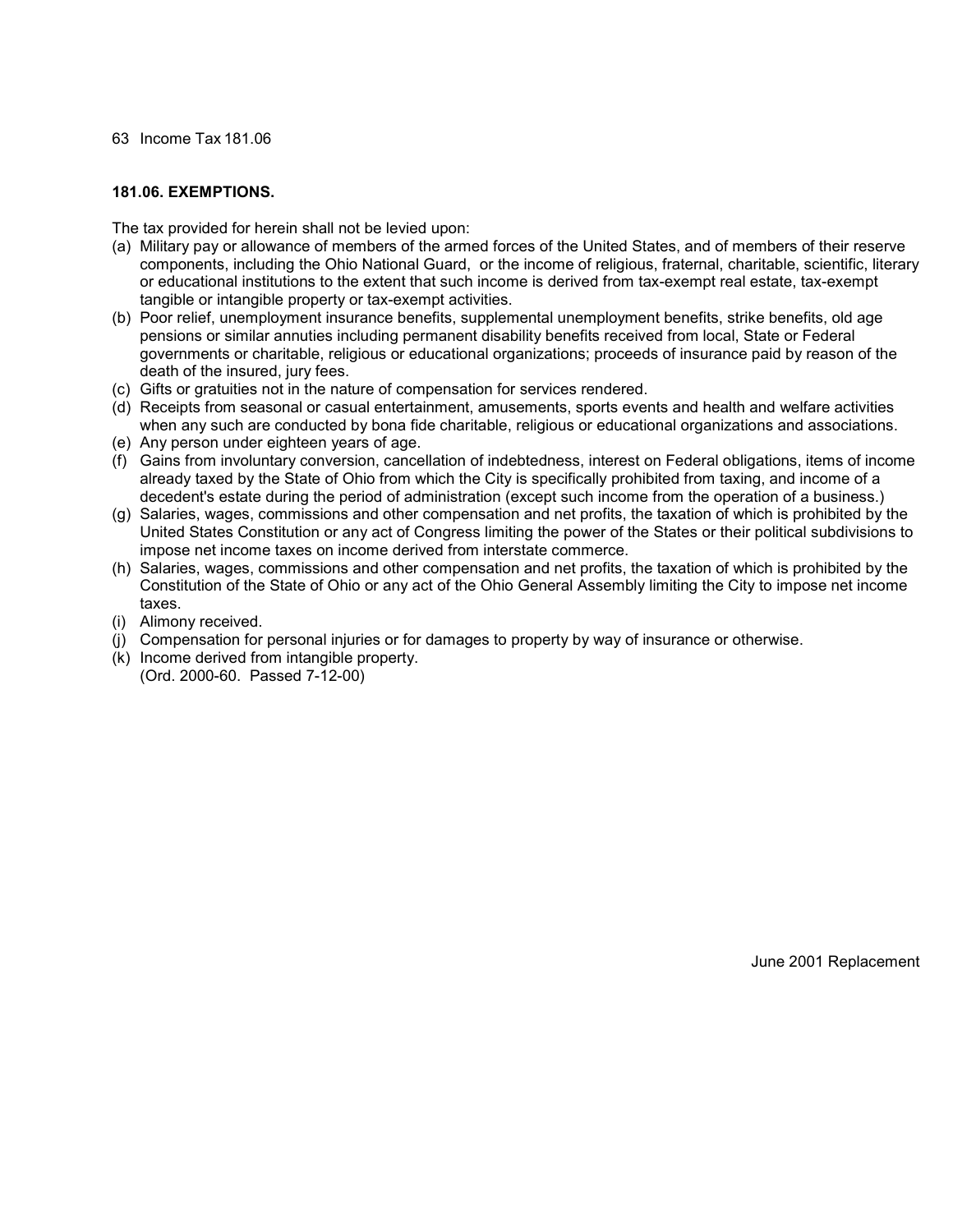### 181.07 ADMINISTRATIVE CODE 64

# **181.07. RETURN AND PAYMENT OF TAX.**

(a) Every natural person of age eighteen or older and every other person who resides, works or operates a business in whole or in part, for any part of a tax year, within the City, shall, whether or not a tax is due thereon and regardless of whether such person is subject to income tax withholding, make and file a return on or before April 30 of the year following the effective date of this chapter, and on or before April 30 of each year thereafter. When the return is made for a fiscal year or other period different from the calendar year, the return shall be filed within four months from the end of such fiscal year or period.

(b) The return shall be filed with the Commissioner on a form or forms furnished by or obtainable, upon request, from such Commissioner setting forth:

- (1) The aggregate amounts of salaries, wages, commissions and other compensation paid and gross income from business, profession or other activity, less allowable expenses incurred in the acquisition of such gross income earned during the preceding year and subject to such tax;
- (2) The amount of the tax imposed by this chapter on such earnings and profits; and

(3) Such other pertinent statements, information returns or other information as the Commissioner may require. (c) The Commissioner may extend the time for filing of the annual return upon the request of the filer for a period not to exceed six months, or one month beyond any extension requested of or granted by the Internal Revenue Service for the filing of the Federal income tax return. The Commissioner may require a tentative return accompanied by payment of the amount of tax shown to be due thereon by the date the return is normally due. No penalty shall be assessed in those cases in which the return is filed and the final tax paid within the period as extended.

- (d) (1) The person making a return, shall at the time of the filing thereof, pay to the Commissioner the amount of tax shown as due thereon; provided, however, that where any portion of the tax so due shall have been deducted at the source pursuant to the provisions of Section 181.09, or where any portion of such tax shall have been paid by the taxpayer pursuant to the provisions of Section 181.10, or where an income tax has been paid to another municipality, credit for the amount so paid in accordance with and pursuant to Sections 181.09, 181.10 and 181.18, shall be deducted from the amount shown to be due and only the balance, if any, shall be due and payable at the time of filing the return.
- (2) A person who has overpaid the amount of tax to which the City is entitled under the provisions of this chapter may have such overpayment applied against any subsequent liability hereunder or, at his or her election indicated on the return, such overpayment (or part thereof) shall be refunded, provided that no additional taxes or refunds of less than one dollar (\$1.00) shall be collected or refunded. (Ord. 1983-127. Passed 10-5-83.)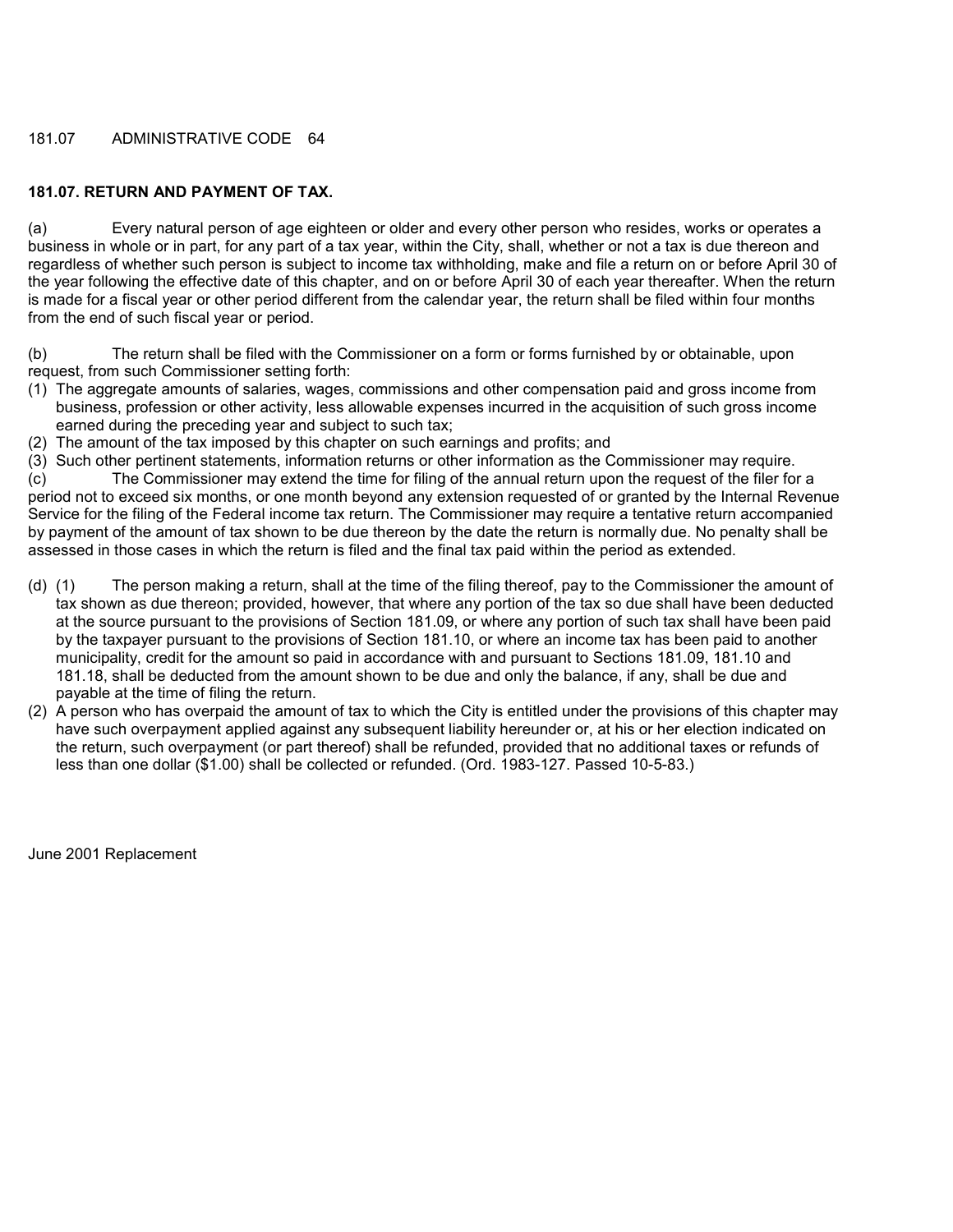#### **181.08. AMENDED RETURNS.**

 Where necessary an amended return shall be filed in order to report additional income and pay any additional tax due, or claim a refund of tax overpaid, subject to the requirements and/or limitations contained in Sections 181.14 and 181.18. Such amended returns shall be on a form obtainable, on request, from the Commissioner. A taxpayer may not change the method of accounting or apportionment of net profits after the due date for filing the original return.

 Within three months from the final determination of any Federal tax liability affecting the taxpayer's Kent liability, such taxpayer shall make and file an amended City return showing income subject to the City tax based upon such final determination of Federal tax liability, and pay any additional tax shown due thereon or make claim for refund of any overpayment. (Ord. 1964-122. Passed 12-30-64.)

### **181.09. COLLECTION AT SOURCE.**

- (a) (1) Each employer shall, at the time of the payment of any salary, wage, commission or other compensation paid on and after April 1, 1965, deduct the tax imposed under Section 181.03 of the gross salaries, wages, commissions or other compensation due by the employer to his or her employees who are subject to the provisions of this chapter. In making such deduction at the time of payment, the employer shall compute the tax to the nearest full cent. Each employer shall, on or before the end of the month following the close of each calendar quarter, make a return and pay to the Commissioner the amount of taxes so deducted, subject to the provisions of subsections (d), (e) and (g) hereof. Returns shall be on a form prescribed by or acceptable to the Commissioner and shall be subject to the rules and regulations prescribed therefor by the Commissioner. Such employer shall be liable for the payment of the tax required to be deducted and withheld, whether or not such taxes have in fact been withheld. Such approval for quarterly filings and payments may be withdrawn by the Commissioner when it is to the best interest of the City to do so;
	- (2) It shall be the responsibility, jointly and severally, of the president and treasurer of each corporation required to withhold taxes on employee's wages, to see that all taxes so withheld are paid to the City in accordance with the provisions of this chapter. In the event taxes withheld are not paid to the City in accordance with the provisions of this chapter, the president and treasurer of such corporation shall each be criminally liable under provisions of this chapter.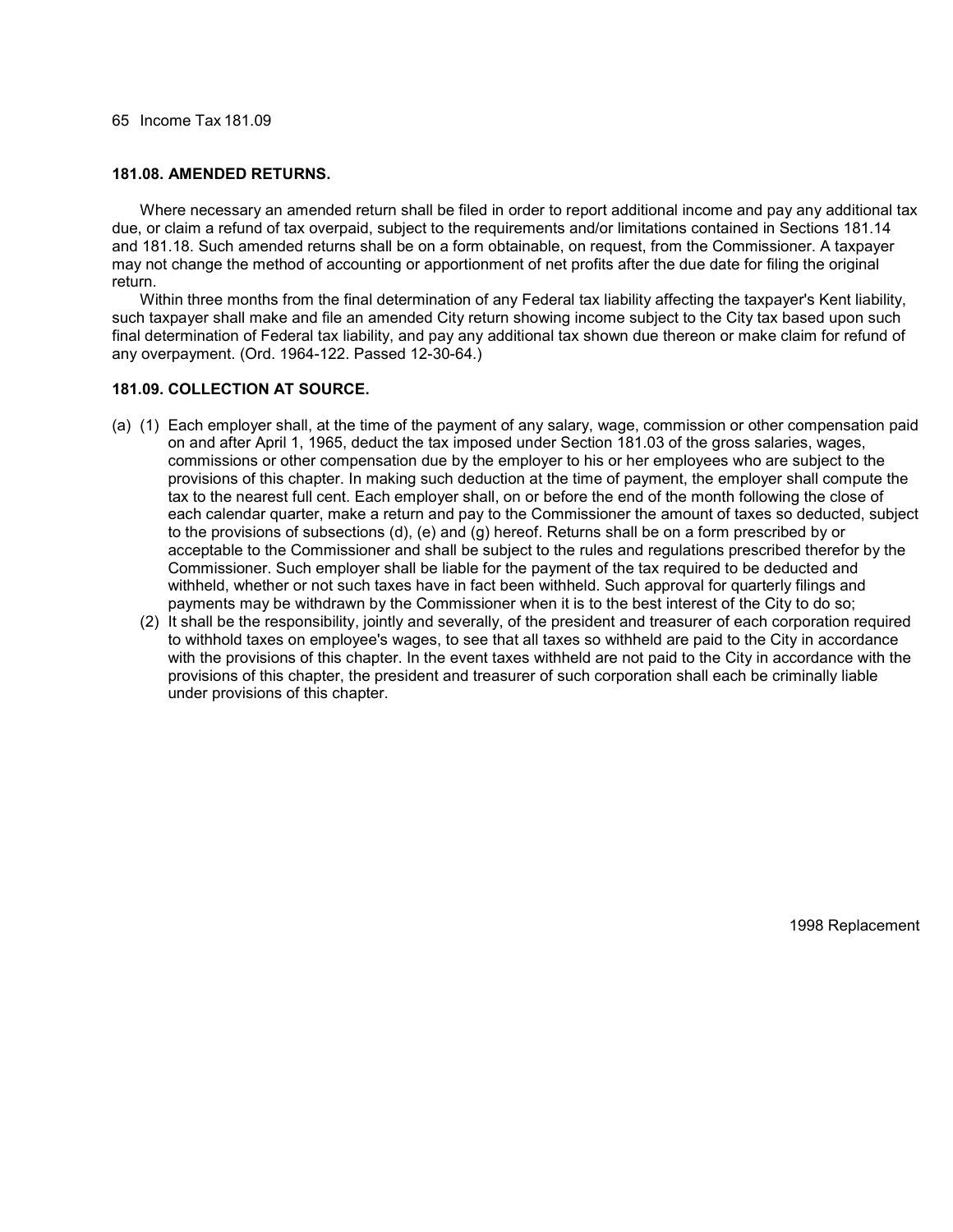### 181.10 ADMINISTRATIVE CODE 66

(b) Such employer, in collecting the tax, shall be deemed to hold to same, until payment is made by such employer to the City as a trustee for the benefit of the City and any such tax collected by such employer from his or her employees shall, until the same is paid to the City, be deemed a trust fund in the hands of such employer.

(c) On or before January 31 of each year beginning with the year 1966, each employer shall file a withholding return in a form prescribed by and obtainable, upon request, from the Commissioner, setting forth the names and addresses of all employees from whose compensation the tax was withheld during the preceding calendar year and the amount of tax withheld from his or her employees and such other information as may be required by the rules and regulations adopted by the Commissioner.

(d) No person shall be required to withhold the tax on wages or other compensation paid domestic servants employed by him or her exclusively in or about such person's residence, even though such residence is in the City, but such employee shall be subject to all of the requirements of this chapter.

(e) Such employer who deducts the tax of two hundred dollars (\$200.00) or more per month shall pay the Commissioner before the fifteenth of the following month the amount of taxes so deducted on a monthly basis beginning with the first month the employer exceeds two hundred dollars (\$200.00) in taxes withheld. The monthly withholding requirement may be waived by the Director of Budget and Finance if proof of quarterly filing of Federal withholding is provided.

(f) Payments shall be on a form furnished by or obtainable upon request from the Administrator.

(g) Any taxpayer who files a return for a fiscal year different from the calendar year shall file and pay withholding taxes monthly. (Ord. 1986-73. Passed 10-1-86.)

### **181.10. DECLARATIONS.**

- (a) (1) A declaration of estimated tax shall be filed by every taxpayer who reasonably may be expected to have taxable income, the tax on which is not or will not be collected pursuant to Section 181.09, and who is not exempted from such filing requirement pursuant to subsection (a)(4) hereof.
- (2) The declaration which is required to be filed pursuant to subsection (a)(1) hereof, in addition to such other matters as the Commissioner may require in order to identify the declarant and verify the information set forth therein, shall set forth the taxpayer's estimated income together with the estimated tax due thereon.
- (3) A taxpayer's final return, if required by Section 181.07, for the preceding taxable year may be used as the basis for computing the taxpayer's declaration of estimated tax for the current taxable year. In the event that a taxpayer has not previously been required to file a return, the declaration of estimated tax shall be based on a good faith estimate of the taxpayer's estimated income for the current taxable year; provided, however, that any declaration of estimated tax which reports less than eighty percent (80%) of the tax imposed on estimated income in the final return, or as determined by the Commissioner to be imposed, shall conclusively be presumed not to have been filed in good faith.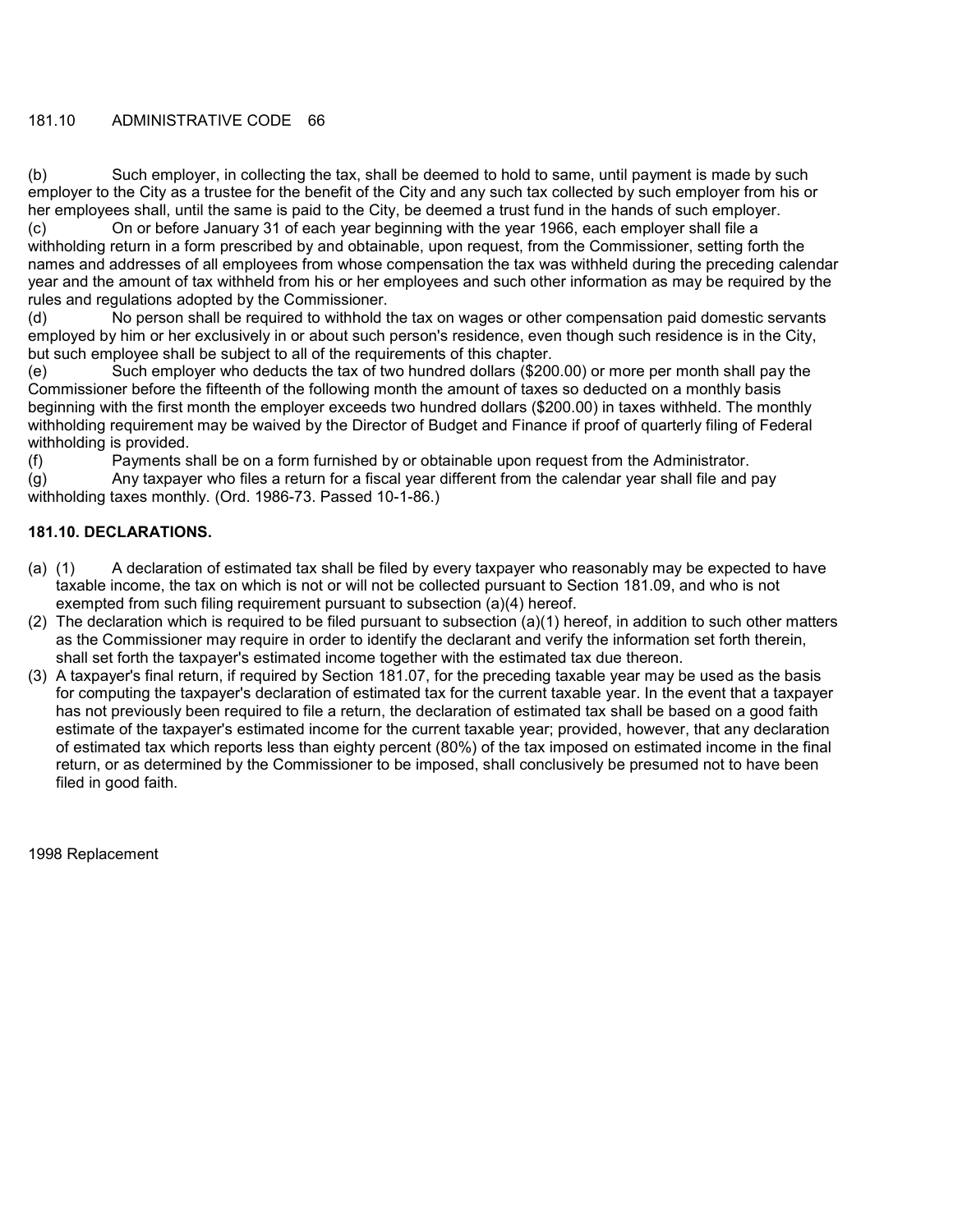- (4) In the event that the estimated tax which otherwise would be reported on a declaration of estimated tax is less than sixty dollars (\$60.00) for the taxable year in question a declaration of estimated tax need not be filed.
- (b) (1) A declaration of estimated tax, when required to be filed, shall be filed on or before April 30 of each year during the life of this chapter or within four months of the date the taxpayer becomes subject to the tax for the first time, whichever time is earlier.
	- (2) Taxpayers reporting on a fiscal year basis shall file a declaration within four months after the beginning of each fiscal year or period.
- (c) (1) Declarations of estimated tax shall be filed upon a form or forms furnished by, or obtainable from the Commissioner.
	- (2) The original estimate of tax liability or any subsequent amendment thereof, as set forth in a declaration of estimated tax, may be increased or decreased by filing an amended declaration on or before a quarterly payment date, as set forth in subsection (d)(1) hereof, upon a form or forms furnished by or obtainable from the Commissioner.
- (d) (1) The estimated tax which is reported in a declaration of estimated tax may be paid in full with the declaration or in equal installments on or before the last day of the fourth, seventh, tenth and thirteenth month after the beginning of the taxable year in question.
	- (2) The declaration of estimated tax must be accompanied by at least one-fourth of the estimated tax shown due thereon.
	- (3) In the event an amended declaration has been filed the unpaid balance shown due thereon shall be paid in equal installments over the remaining payment dates.
- (e) The filing of a declaration of estimated tax does not relieve the taxpayer of the necessity of filing a final return even though there is no change in the declared tax liability. (Ord. 1982-122. Passed 10-6-82.)

### **181.11. DUTIES OF TAX COMMISSIONER; BOND.**

- (a) (1) It shall be the duty of the Tax Commissioner to collect and receive the tax imposed by this chapter in the manner prescribed herein; to keep an accurate record thereof; and to report all moneys so received.
	- (2) It shall be the duty of the Tax Commissioner to enforce payment of all taxes owing the City, to keep accurate records for a minimum of five years showing the amount due from each taxpayer required to file declaration and/or make any return, including taxes withheld, and to show the dates and amounts of payments thereof.

181.12 ADMINISTRATIVE CODE 68

1998 Replacement

(b) The Tax Commissioner is hereby charged with the enforcement of the provisions of this chapter, and is hereby empowered, subject to the approval of the Board of Review, to adopt and promulgate and to enforce rules relating to any matter or thing pertaining to the collection of taxes and the administration and enforcement of the provisions of this chapter, including provisions for the re-examination and correction of returns.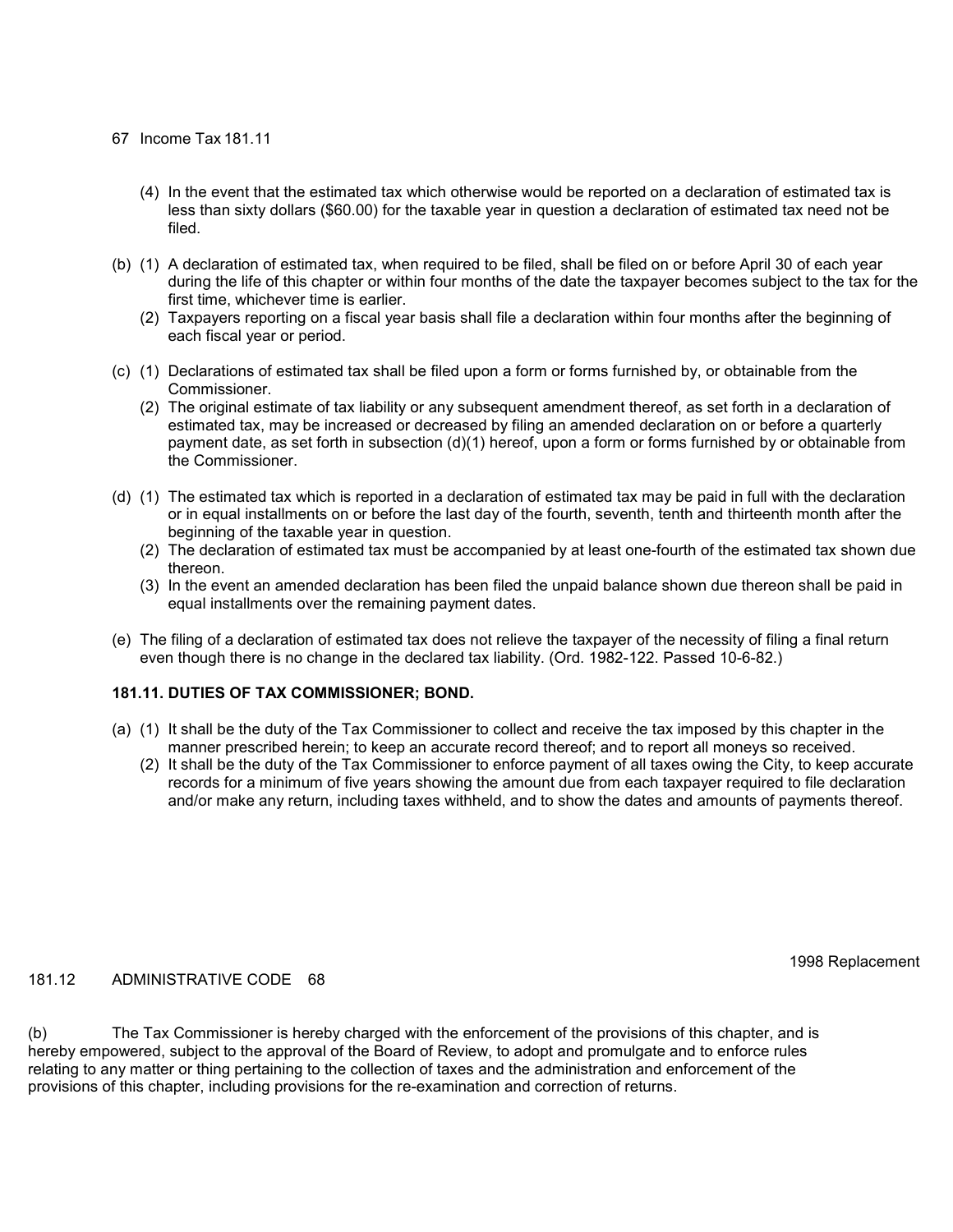(c) In any case where a taxpayer or employer has failed to file a return or has filed a return which does not show the proper amount of tax due, the Tax Commissioner may determine the amount of tax appearing to be due the City from the taxpayer and shall send to such taxpayer a written statement showing the amount of tax so determined, together with interest and penalties thereon if any. Such assessment shall be collected in accordance with the rules and regulations as set forth by the Tax Commissioner and approved by the Board of Review.

- (d) (1) The Commissioner is authorized to arrange for the payment of unpaid taxes, interest and penalties on a schedule of installment payments, when the taxpayer has proved to the Commissioner that, due to certain hardship conditions, he or she is unable to pay the full amount of the tax due. Such authorization shall not be granted until proper returns are filed by the taxpayer for all amounts owed by him or her under this chapter.
- (2) Failure to make any deferred payment when due shall cause the total unpaid amount, including penalty and interest, to become payable on demand, and the provisions of Section 181.14 and 181.15 shall apply.

(e) The amount of bond for the position of Tax Commissioner is established under Section 149.08. The Director of Budget and Finance is hereby directed and authorized to make payment for the premium for such bond from the Incidental Account of the Income Tax Office, Account 20-A-5.

(f) The Tax Commissioner is authorized to enter into an agreement on behalf of the City with the Secretary of the Treasury for the purpose of withholding City income or employment taxes from the compensation of Federal employees whose regular place of Federal employment is within the territorial jurisdiction of the City. (Ord. 1986-73. Passed 10-1-86.)

## **181.12. INVESTIGATIVE POWERS OF TAX COMMISSIONER.**

(a) The Commissioner, or any authorized employee, is hereby authorized to examine the books, papers, records and Federal income tax returns of any employer or of any taxpayer or person subject to, or believed to be subject to, the provisions of this chapter, for the purpose of verifying the accuracy of any return made, or, if no return has been made, to ascertain the tax due under this chapter. Every such employer, supposed employer, taxpayer or supposed taxpayer is hereby directed and required to furnish, within ten days following a written request by the Commissioner or his or her duly authorized agent or employee, the means, facilities and opportunity for making such examinations and investigations as are hereby authorized.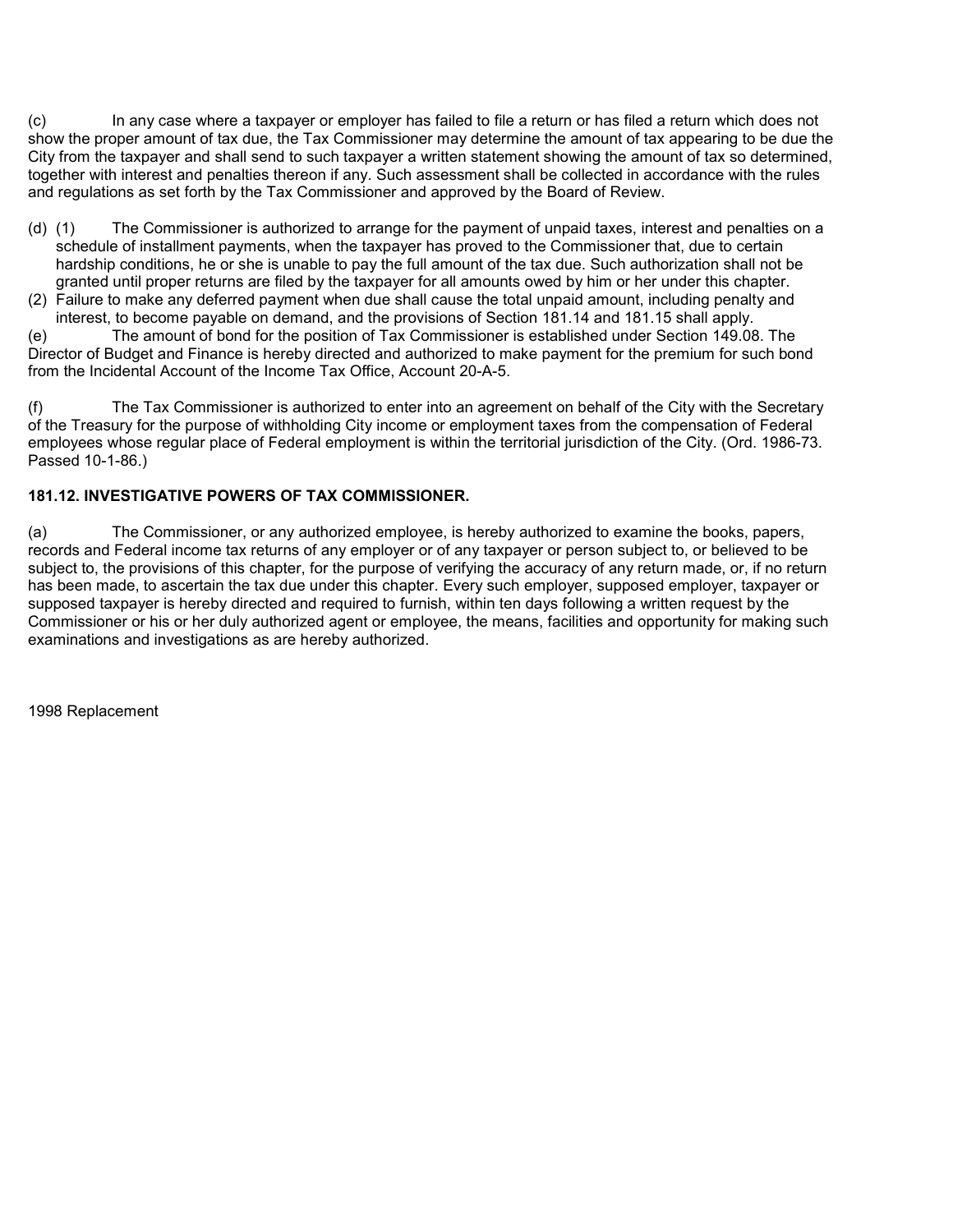- (b) The Commissioner is hereby authorized to order any person presumed to have knowledge of the facts to appear before him or her and may examine such person under oath concerning any income which was or should have been returned for taxation or any transaction tending to affect such income and for this purpose may compel the production of books, papers, records and Federal income tax returns and the attendance of all persons before him or her, whether as parties or witnesses, whenever he or she believes such persons have knowledge of such income or information pertinent to such inquiry.
- (c) The refusal to produce books, papers, records and Federal income tax returns, or the refusal to submit to such examination by any employer or person subject or presumed to be subject to the tax by any officer, agent or employee of a person subject to the tax or required to withhold tax or the failure of any person to comply with the pro-visions of this section or with any order or subpoena of the Commissioner authorized hereby shall be deemed a violation of this chapter, punishable as provided in Section 181.99.
- (d) Any information gained as the result of any returns investigations, hearings or verifications required or authorized by this chapter shall be confidential, except for official purposes, or except in accordance with proper judicial order. No person shall divulge such information in violation of this chapter.
- (e) Every taxpayer shall retain all records necessary to compute his or her tax liability for a period of three years from the date his or her return is filed, or the withholding taxes are paid. (Ord. 1964-122. Passed 12-30-64.)

### **181.13. INTEREST AND PENALTIES.**

- (a) All taxes imposed and all moneys withheld or required to be withheld by employers under the provisions of this chapter and remaining unpaid after they become due shall bear interest at the rate of one percent (1%) per month or fraction thereof.
- (b) In addition to interest as provided in subsection (a) hereof, the following penalties based on the unpaid tax are hereby imposed for failure to pay taxes when due or to remit taxes withheld from employees when due:

| If paid within the following period of | The penalty, calculated as a percentage |
|----------------------------------------|-----------------------------------------|
| time from due date (months)            | of the amount of taxes due is $(\%)$    |

|    | ٠h |
|----|----|
| 10 |    |
| 15 |    |
| 20 |    |
| 25 |    |
|    |    |

December 2001 Replacement

### 181.13 ADMINISTRATIVE CODE 70

- (c) In addition to the penalties provided in subsection (b) hereof, the following penalties are hereby imposed:
- (1) For failure to file timely a final return with tax owing, twenty five dollars (\$25.00); for failure to file timely a final return with no tax owing within two months of the due date of the final return, fifteen dollars (\$15.00); and
- (2) For failure to file a good faith declaration of estimated tax for a taxable year, fifteen percent (15%) of the tax owed on the final return and for failure to pay total estimated tax within 13 months of the beginning of the taxable year for which a good faith declaration of estimated tax was filed, fifteen percent (15%) of the balance of the estimated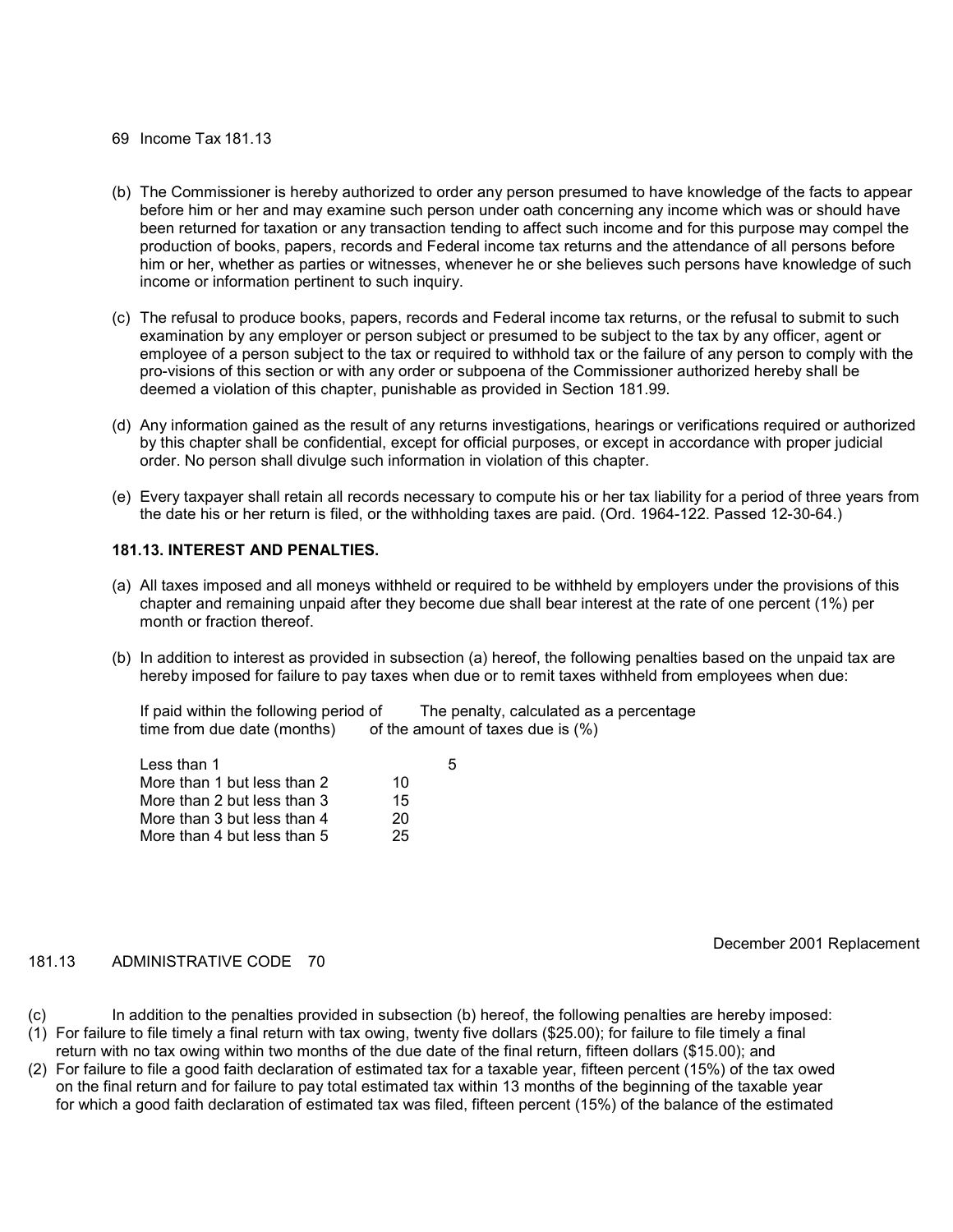### tax then owing. (Ord. 2000-60. Passed 7-12-00)

(d) A penalty shall not be assessed on an additional tax assessment made by the Commissioner when a return has been filed in good faith and the tax paid thereon within the time prescribed by the Commissioner; and provided further, that, in the absence of fraud, neither penalty nor interest shall be assessed on any additional tax assessment resulting from a Federal audit, provided that an amended return is filed and the additional tax is paid within three months after final determination of the Federal tax liability. (Ord. 2000-60. Passed 7-12-00)

(e) In addition to the situations described in subsection (d) hereof, the Commissioner shall abate the interest and penalties otherwise imposed by this section in the following instances:

- (1) When the taxpayer has exercised ordinary prudence in the selection of a competent and reputable tax preparer, but such preparer has been negligent in preparing or filing the tax return;
- (2) When the taxpayer has relied upon the written advice of a competent and reputable tax preparer, which advice is wrong;
- (3) When the taxpayer has relied upon the written or oral advice of the Commissioner or an employee of the Commissioner and such advice is wrong;
- (4) If the taxpayer is physically or mentally ill to such an extent as to render such taxpayer incapable of competently signing and participating in the preparation of the taxpayer's return; or
- (5) If the taxpayer is separated from the taxpayer's spouse and has relied upon the spouse to file a return in cases where such spouse has filed returns previously on behalf of the taxpayer.

December 2001 Replacement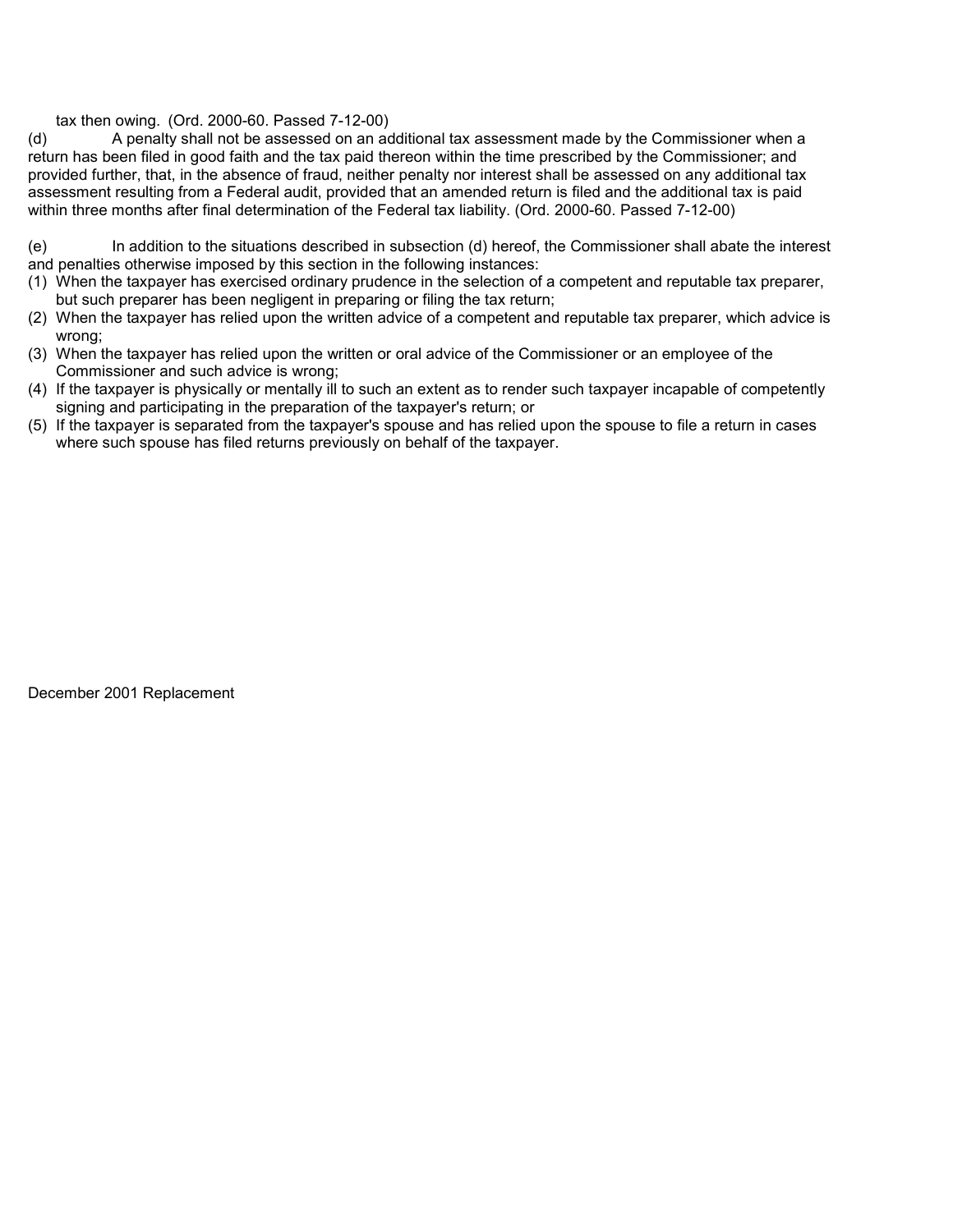(f) In addition to interest as provided in subsection (a) hereof, a penalty based on the unpaid tax is hereby imposed for failure to pay taxes withheld from employees: ten percent (10%) per month or fraction thereof. Any person required to withhold the tax who knowingly fails to withhold such tax or pay over such tax or knowingly attempts in any manner to evade or defeat such tax or the payment thereof shall, in addition to other penalties provided by law, be liable to a penalty equal to the total amount of the tax evaded, or not withheld, or not paid over. No other penalty under this section shall be applied to any offense to which this penalty is applied.

(g) Interest but no penalty will be assessed where an extension has been granted by the Commissioner and the final tax paid within the period as extended.

(h) In every situation described in this section the burden of proof shall rest on the taxpayer who may appeal the decision of the Commissioner to the Board of Review. (Ord. 1986-73. Passed 10-l-86.)

### **181.14. COLLECTION OF UNPAID TAXES AND REFUNDS OF OVERPAYMENTS.**

(a) All taxes imposed by this chapter shall be collectible, together with any interest and penalties thereon, by suit, as other debts of like amount are recoverable. Except in the case of fraud, omission of twenty-five percent or more of income subject to this tax, or failure to file a return, an additional assessment shall not be made after three years from the time the return was due or filed, whichever is later. However, in those cases in which the Commissioner of Internal Revenue and the taxpayer have executed a waiver of the Federal statute of limitations, the period within which an additional assessment may be made by the Commissioner shall be one year from the time of the final determination of the Federal tax liability.

(b) Taxes erroneously paid shall not be refunded unless a claim for refund is made within three years from the date on which such payment was made or the return was due, or within three months after final determination of the Federal tax liability, whichever is later .

(c) Additional amounts of less than one dollar (\$1.00) shall not be collected or refunded. 1964-122. Passed 12-30-64.)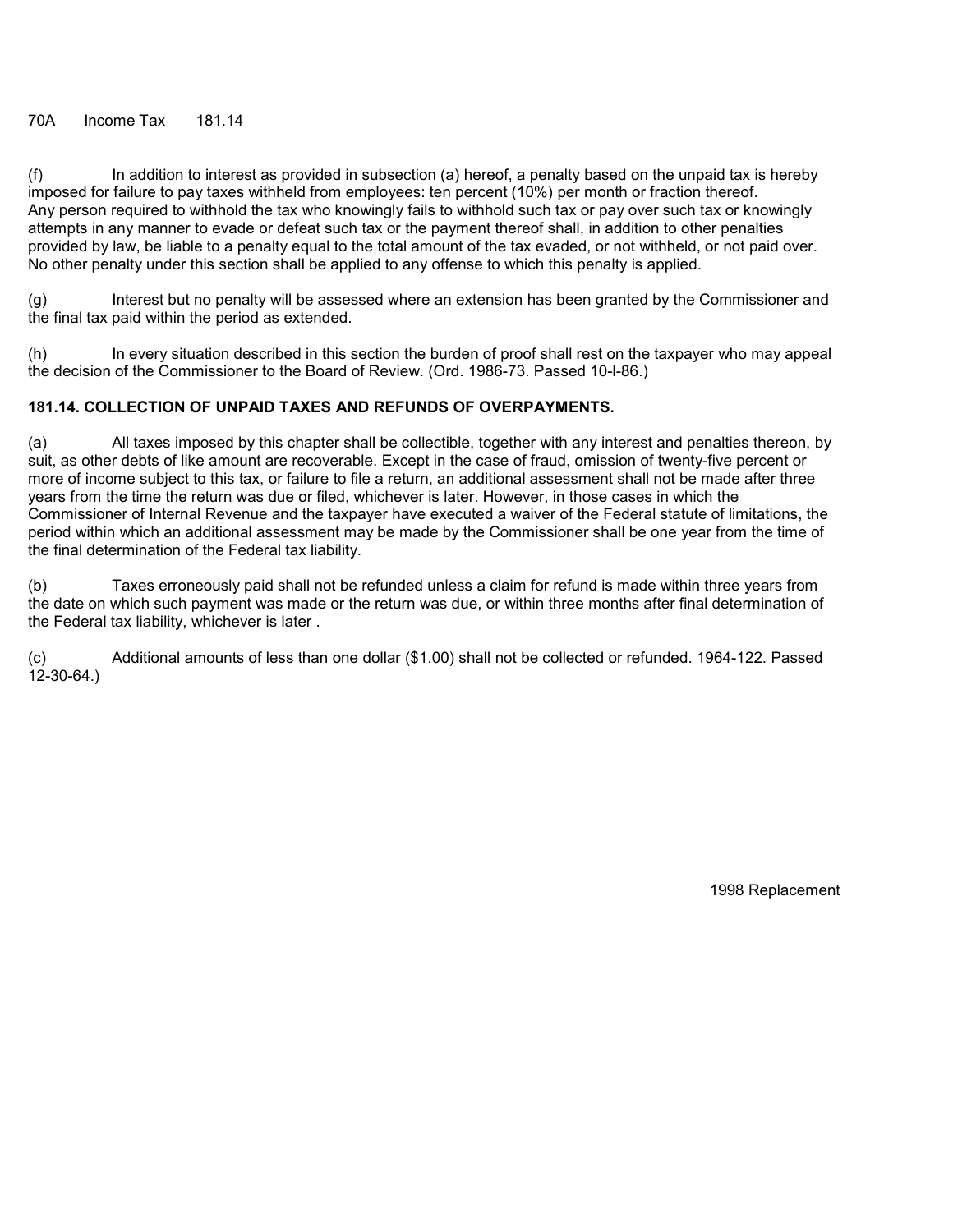### **181.15. PROHIBITIONS.**

- (a) Any person who:
- (1) Fails, neglects or refuses to make any return or declaration required by this chapter; or
- (2) Makes any incomplete, false or fraudulent return; or
- (3) Fails, neglects or refuses to pay the tax, penalties or interest imposed by this chapter; or
- (4) Fails, neglects or refuses to withhold the tax from his or her employees or remit such withholdings to the Commissioner; or
- (5) Refuses to permit the Commissioner or any duly authorized agent or employee to examine his or her books, records, papers and Federal Income Tax returns relating to the income or net profits of a taxpayer; or
- (6) Fails to appear before the Commissioner and to produce his or her books, records, papers or Federal Income Tax returns relating to the income or net profits of a taxpayer upon order or subpoena of the Commissioner; or
- (7) Refuses to disclose to the Commissioner any information with respect to the income or net profits of a taxpayer; or
- (8) Fails to comply with the provisions of this chapter or any order or subpoena of the Commissioner authorized hereby; or
- (9) Gives to an employer false information as to his or her true name, correct social security number and residence address, or fails to promptly notify an employer of any change in residence address and date thereof; or
- (10) Fails to use ordinary diligence in maintaining proper records of employees' residence addresses, total wages paid and the City tax withheld, or knowingly gives the Commissioner false information; or
- (11) Evades or attempts to evade in any manner the payment of the whole or any part of the tax, penalties or interest imposed by this chapter; shall be punished as provided in Section 181.99(b).

(b) All prosecutions under this section shall be commenced within three years from the time of the offense complained of, except that in the case of failure to file a return or in the case of filing a false or fraudulent return, prosecution shall be commenced within six years from the date the return was due or the date the false or fraudulent return was filed or tax due whichever is later.

(c) The failure of any employer or taxpayer or person to receive or procure a return, declaration or other required form shall not excuse him or her from making any information return, return or declaration, from filing such form, or from paying the tax. word. 1969-133. Passed 11-21-69.)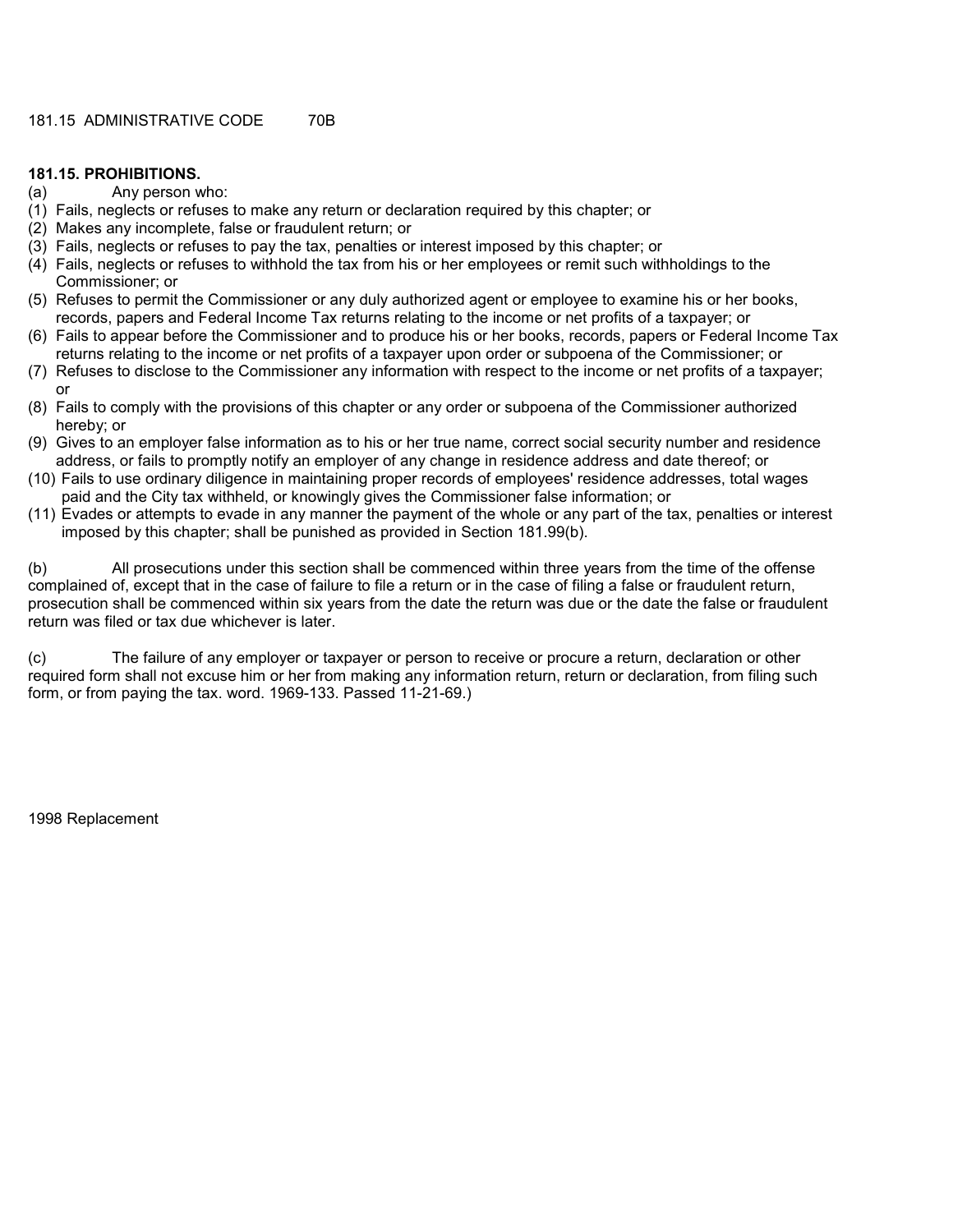### **181.16. BOARD OF REVIEW.**

- (a) A Board of Review of five members is hereby created consisting of the City Manager, the Finance Director, the Law Director and two Kent residents not otherwise employed by the City, who shall be appointed by Council for initial terms of one year and two years respectively, and thereafter for two-year terms. Such public members shall not be adherents to the same political party; they shall be paid such per diem compensation as Council shall fix. All rules and regulations and amendments or changes thereto, which are adopted by the Commissioner of Taxation under the authority conferred by this chapter, must be approved by the Board of Review before the same become effective. After such approval, such rules, regulations, amendments and changes shall be filed with the Clerk of Council and shall be open to public inspection.
- (b) Any person dissatisfied with any ruling or decision of the Commissioner of Taxation, which is made under the authority conferred by this chapter may appeal therefrom to the Board of Review within fifteen days from the announcement of such ruling or decision by the Commissioner of Taxation, and the Board of Review shall, on hearing, have jurisdiction to affirm, reverse or modify any such ruling or decision or any part thereof. Such hearing shall be scheduled within thirty days from the date of the appeal. The Board of Review's ruling must be made within fifteen days from the date of the hearing. Any person dissatisfied with any ruling or decision of the Board of Review may appeal therefrom to a court of competent jurisdiction as provided by law after the announcement of such ruling or decision.
- (c) The Board of Review shall elect, from its members, a chairperson, a vice-chairperson and a secretary. A majority of the members shall constitute a quorum. Any member other than a public member may appoint a deputy to act for him or her at meetings of the Board The Board of Review shall adopt its own procedural rules and shall keep a record of its transactions. All hearings upon appeal by the Board shall be conducted privately, unless a public hearing is requested by the taxpayer, and the provisions of Section 181.12 with reference to the confidential character of information required to be disclosed by this chapter shall apply to such matters as may be heard before the Board of Review on appeal. word. 1964-122. Passed 12-30-64.)

### **181.17. ALLOCATION OF FUNDS.**

The funds collected under the provisions of this chapter shall be paid into the Income Tax Fund and applied to the following purposes:

(a) Administration. Such part thereof as shall be necessary to defray all costs of collecting the tax levied by this chapter and the cost of administering and enforcing the provisions hereof shall first be allocated to the Income Tax Administration Fund.

### 181.17 ADMINISTRATIVE CODE 72

1998 Replacement

(b) Other Purposes. Subject to the limitations prescribed in the Charter of the City, namely, that no more than seventy-five percent (75%) of the proceeds of the City Income Tax, after payment of the expenses of collection and enforcement, shall be spent for any purpose other than a capital improvement, the net proceeds after cost of administration, enforcement, credits, and refunds shall be applied to the following separate accounts to be kept by the Finance Director for capital improvements and for the General Fund operation of the City, as herein designated: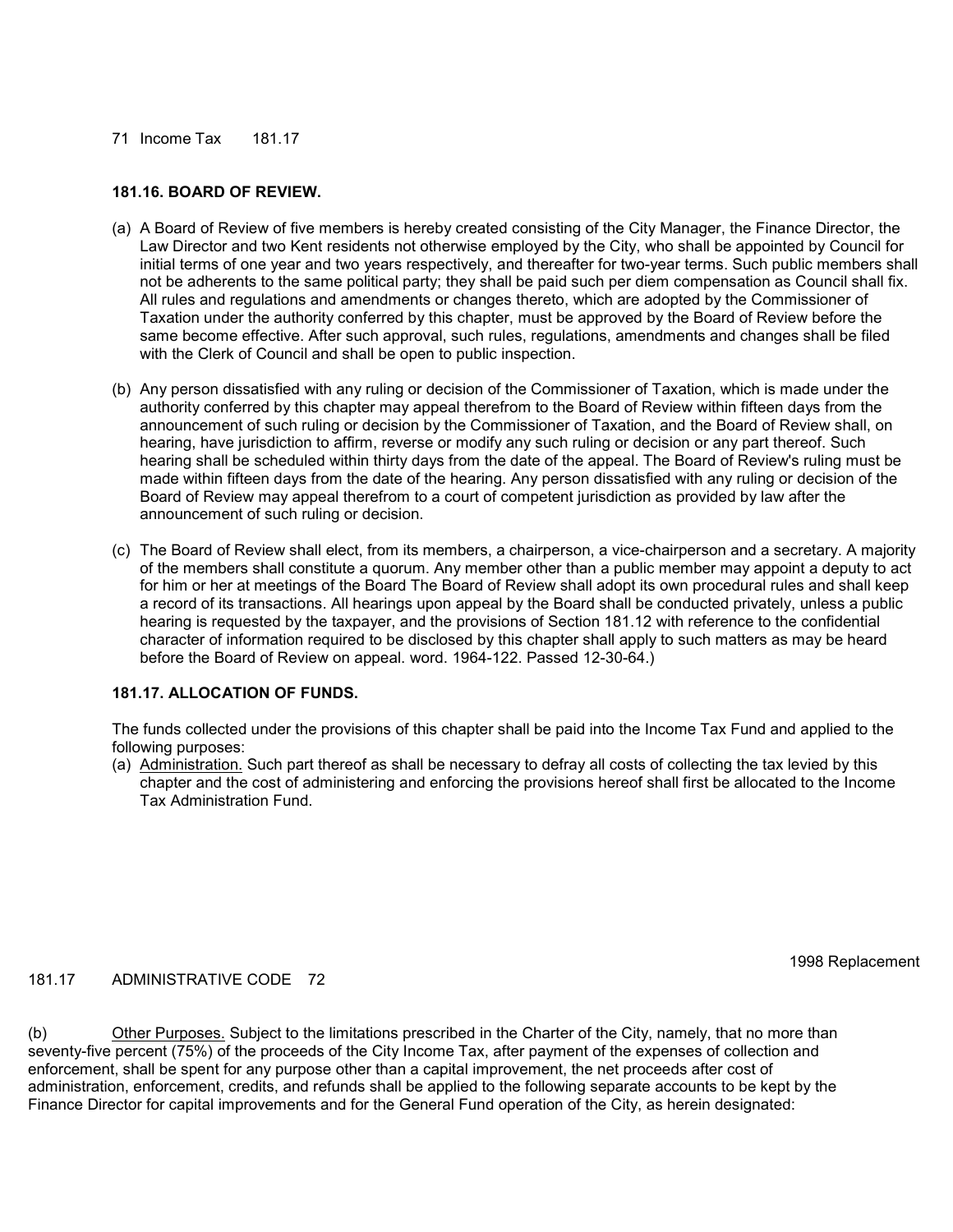- (1) The first one-fourth of such net proceeds to fire and emergency medical service operations and the purchase and/or maintenance of equipment and/or facilities.
- (2) The second one-fourth of such net proceeds to police, fire and emergency medical service operations and the purchase and/or maintenance of equipment and/or facilities; and the remaining one-half to:
- (3) To real estate acquisition and expansion. "Real estate expansion" means expansion and remodeling of any real estate, including buildings thereon to which the City has a title in fee simple or a leasehold interest of not less than twenty-five years;
- (4) To construction or relocation of any bridges or contributions to any proper governmental body for the construction, relocation or repair of any bridges or bridge routes within the City;
- (5) To sanitary sewer systems construction and installation of trunk lines and interceptor systems and the collecting sanitary sewer lines;
- (6) To street construction, installation, widening, resurfacing hard finish streets, relocating and restoring curbs, gutters and sidewalks with all accessories within the City, including contributions to any proper govern-mental body for such purposes within the City;
- (7) To storm sewer construction, trunk line construction, installation and expanding facilities;
- (8) To Safety Department purchase of Fire Department equipment, and Police Department equipment and expansion of facilities;
- (9) To the purchase of any capital equipment;
- (10) To water work system, construction and installation of trunk lines and water distribution lines, land acquisition and well field development; and
- (11) To the General Fund.

(Ord. 1984-7. Passed 2-1-84.)

### 1998 Replacement

73 Income Tax 181.19

### **181.18. RECIPROCITY.**

- (a) Where a resident of the City is subject to a municipal income tax in another municipality he or she shall not pay a total municipal income tax on the same income greater than the tax imposed at the higher rate.
- (b) Every individual taxpayer who resides in the City of Kent but receives net profits, salaries, wages, commissions, other personal service compensation or a distributive share of net profits from a resident or nonresident unincorporated business entity of which he or she is a partner or owner, for work done, or services performed or rendered outside the City of Kent, if it is made to appear that he or she or such business entity has paid a municipal income tax on or with respect to the same income taxable under this chapter to another municipality, shall be allowed a credit against the tax imposed by this chapter in the amount so paid by him or her, in his or her behalf or by such business entity, to such other municipality. In no event, however, shall any such municipal income tax, to the extent paid to another municipality and allowed as a credit hereunder, be deductible in computing the net profit of such taxpayer or such business entity. In addition, such credit shall not exceed the tax assessed by this chapter on such income earned in such other municipality or municipalities where such tax is paid.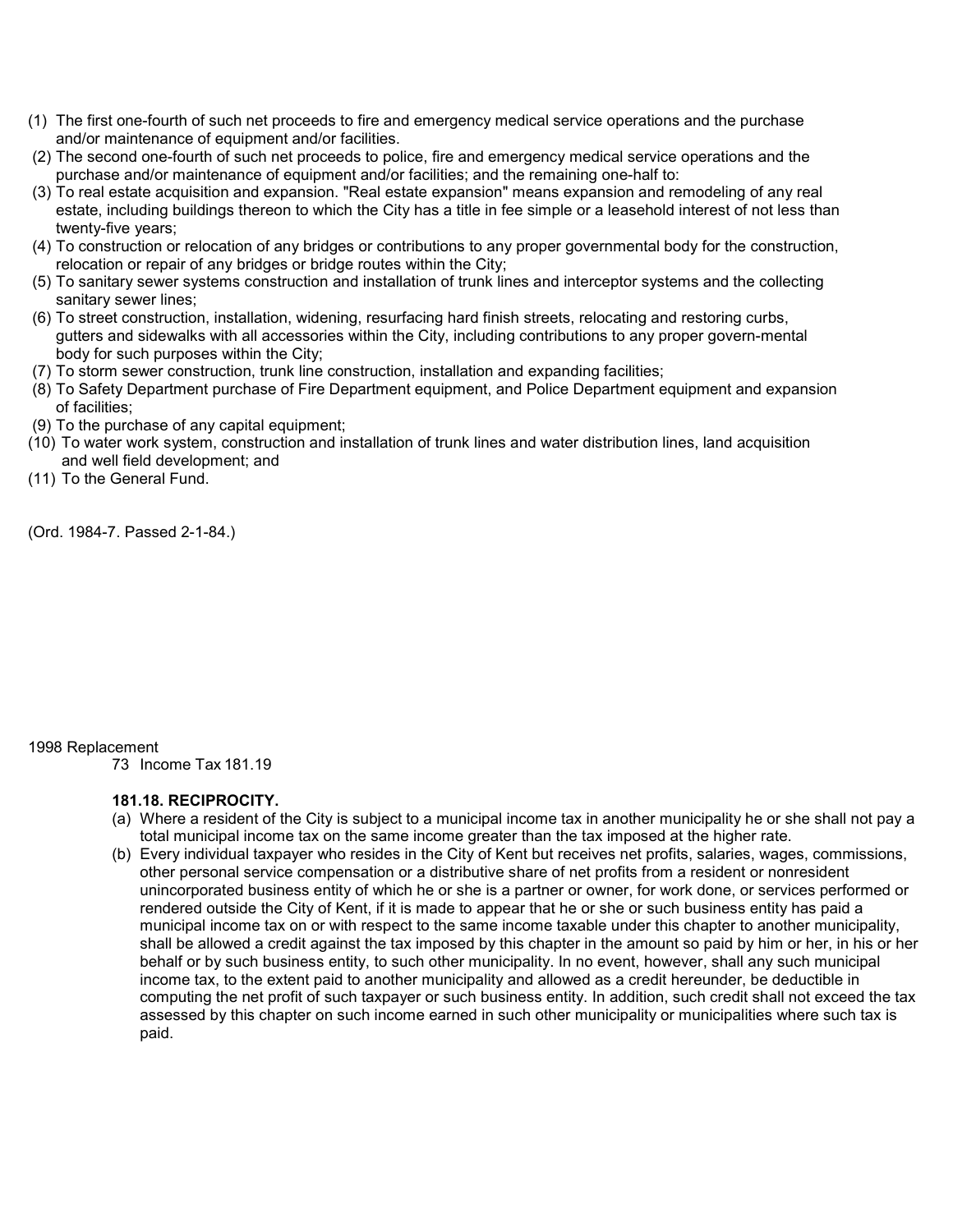(c) A claim for refund or credit under this section shall be made in such manner as the Commissioner may, by regulation, provide. (Ord. 1964-122. Passed 12-30-64.)

## **181.19. EFFECTIVE PERIOD; COLLECTION OF TAX AFTER TERMINATION.**

- (a) Such tax shall be levied, collected and paid with respect to the salaries, wages, commission and other compensation, and with respect to the net profits of businesses, professions or other activities, earned on and after April 1, 1965, until repealed in accordance with law. (Ord. 1969-133. Passed 11-21-69.)
- (b) This chapter shall continue effective insofar as the levy of taxes is concern-ed until repealed, and insofar as the collection of taxes levied hereunder and actions or proceedings for collecting any tax so levied or enforcing any provision of this chapter are concerned, it shall continue effective until all of such taxes levied in the aforesaid period are fully paid, and any and all suits and prosecutions for the collection of such taxes or for the punishment of violations of this chapter shall have been fully terminated, subject to the limitations contained in Sections 181.14 and 181.15, except as otherwise provided in this chapter.
- (c) Annual returns due for all or any part of the last effective year of this chapter shall be due on the date provided in sections 183.07 to 183.09 as though the same were continuing. (Ord. 1964-122. Passed 12-30-64.)

### **181.20. SEVERABILITY.**

 If any sentence, clause, section or part of this chapter, or any tax against any individual or any of the several groups specified herein, is found to be unconstitutional, illegal or invalid, such unconstitutionality, illegality or invalidity shall affect only such clause, sentence, section or part of this chapter and shall not affect or impair any of the remaining provisions, sentences, clauses, sections or other parts of this chapter. It is hereby declared to be the intention of Council that this chapter would have been adopted had such unconstitutional, illegal or invalid sentence, clause, section or other part thereof not been included herein. (Ord. 1964-122. Passed 12-30-64.)

### **181.21 JOB CREATION INCOME TAX CREDIT PROGRAM**

A. The City Manager or his/her designee is hereby authorized to administer the program and to take all necessary and appropriate actions to achieve its objectives.

June 2001 Replacement

181.21 ADMINISTRATIVE CODE 74A

B.Criteria for Participation: The following are general guidelines for considering applications to participate in a Jobs Creation Tax Credit Program. (The City may consider applications that do not meet all of the below referenced criteria on a case-by-case basis, if extenuating circumstances exist and the spirt of the program is satisfied.)

- A. Any office or manufacturing firm which commits to the creation of at least 50 new full-time or full-time equivalent jobs in the City of Kent may be eligible for the job creation tax credit. Firms new to the City and current businesses that are expanding are eligible to participate.
- B. Each participant shall commit to establish, within three years, a minimum of 50 new jobs in the City of Kent. "New jobs" do not include transfer from affiliated companies within Kent. Each participant must commit to retaining the current number of jobs and to maintaining current levels of payroll. The jobs creation tax credit does not apply to wage and salary increases of existing jobs.
- C. Each participant shall concurrently secure state tax credit pursuant to the job creation agreement with the State of Ohio as authorized by Ohio Revised Code Section 122.12. (The requirement in this section is mandatory).
- D. Each participant shall document that receiving the City income tax credit is a major factor in the taxpayer's decision to go forward with the job creation program.
- E. The average wage of new jobs should be above \$8.25 per hour.
- F. The availability of this income tax credit program shall expire on December 31, 2000 unless renewed by action of the Kent City Council.
- G. Tax credits are not available for those jobs filled by non-residents of Kent, unless tax revenues are collected, and not refunded, for those employees of the participant who do not live in the City of Kent.
- H. The participant shall comply with all applicable Municipal Code provisions.

B.Income Tax Credits: For those participants who meet the criteria established in §181.21 (b), the following apply: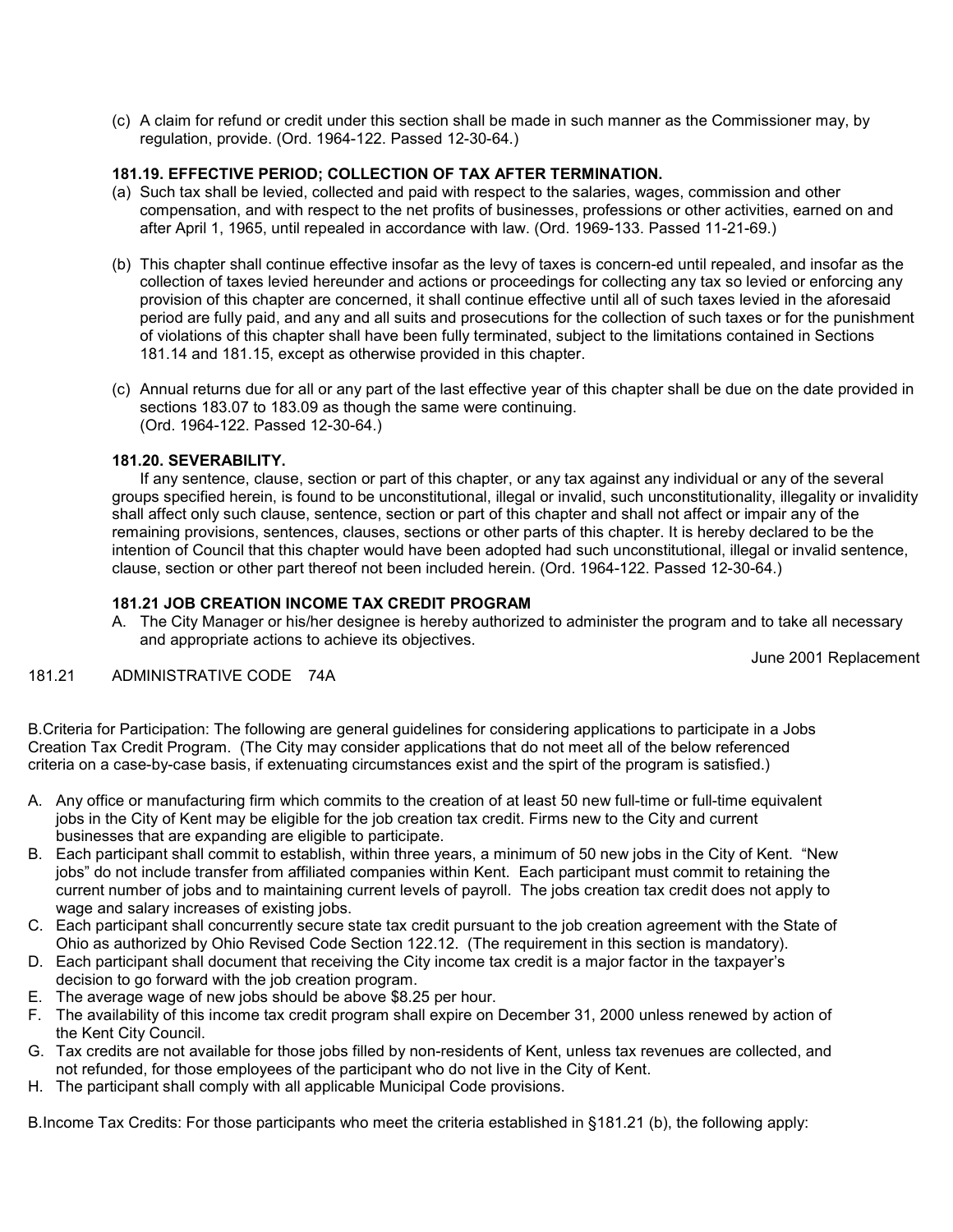- A. Refundable income tax credits shall be established by a written job creation agreement with each participant, each separately authorized by Municipal ordinance.
- B. The maximum job creation tax credit will be 24% of the municipal income tax withheld on the qualifying new jobs; with a maximum job creation tax credit of 10% of the municipal income tax withheld on qualifying new jobs if the participant also has an accompanying property tax abatement. This is a refundable credit against the company's Kent profit tax or an individual's income tax.
- C. The tax credit shall only apply to income taxes actually collected from the qualifying new jobs.
- D. The maximum term of credit granted under §181.21 shall be five years, but no longer than the period allowed under the State of Ohio Tax Credit Agreement with the participant.
- E. Failure to comply with the terms and conditions of the jobs creation income Tax Credit Agreement may result in the loss of subsequent credit for the duration of the agreement by action of the City Council.